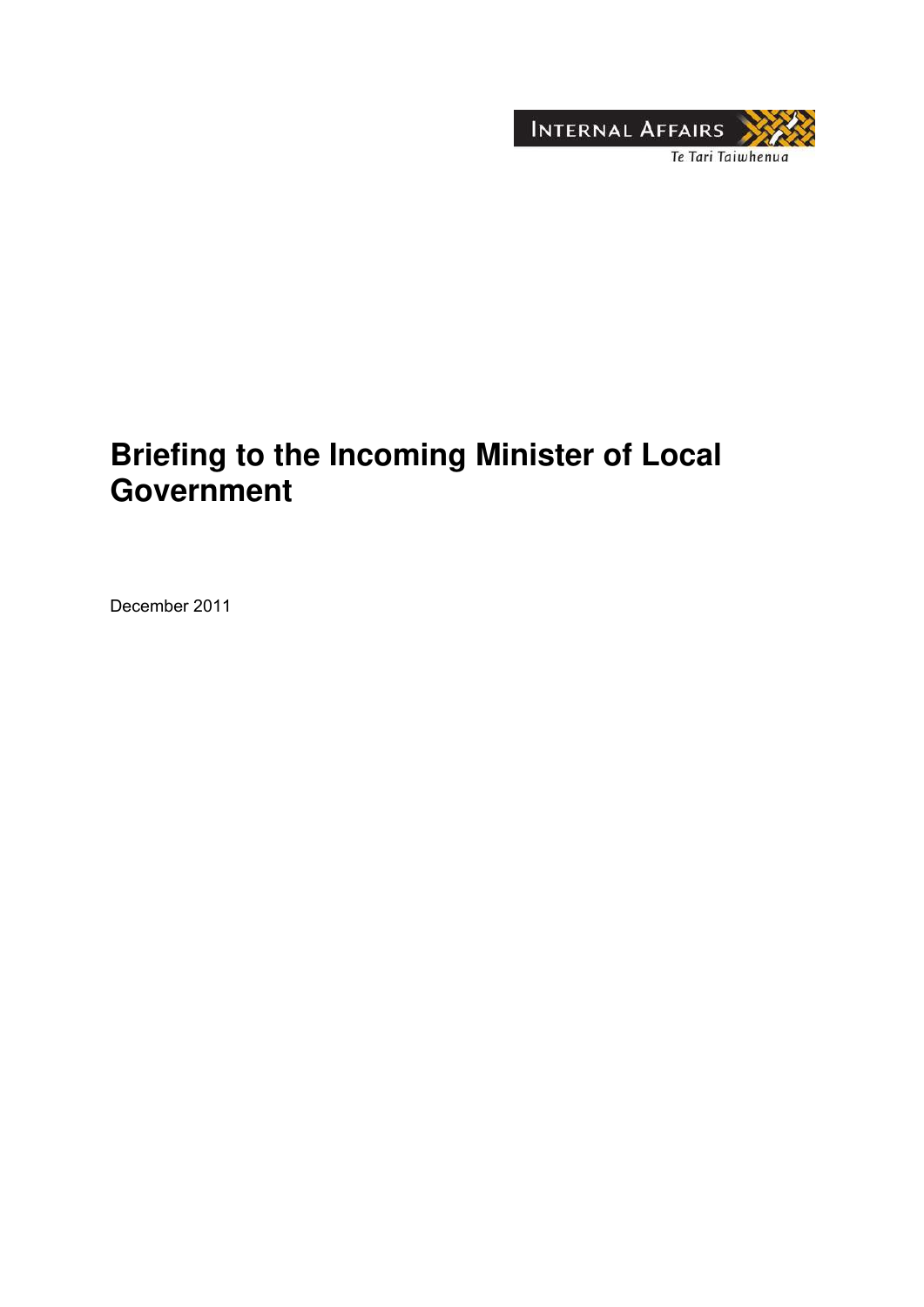## **Contents**

| Introduction                                                                         | 3              |
|--------------------------------------------------------------------------------------|----------------|
| Key messages about the Local Government portfolio                                    | 3              |
| Roles and responsibilities of the Minister of Local Government                       | $\overline{4}$ |
| The Department's role in the Local Government portfolio                              | 6              |
| Local governance in New Zealand - issues and opportunities                           | $\overline{7}$ |
| Links with other portfolios                                                          | 13             |
| <b>Next steps</b>                                                                    | 13             |
| Appendix A - Actions and decisions required by 31 March 2012                         | 14             |
| Appendix B - Key legislation and statutory responsibilities of the Minister of Local |                |
| Government                                                                           | 16             |
| Appendix C - Statutory bodies and stakeholders across the Local Government portfolio | 19             |
| Appendix D - Key contacts in the Department of Internal Affairs                      | 21             |
| Appendix E - Vote Local Government                                                   | 22             |
| Appendix F - Map of local government in New Zealand                                  | 23             |
| Appendix G - A snapshot of local government                                          | 24             |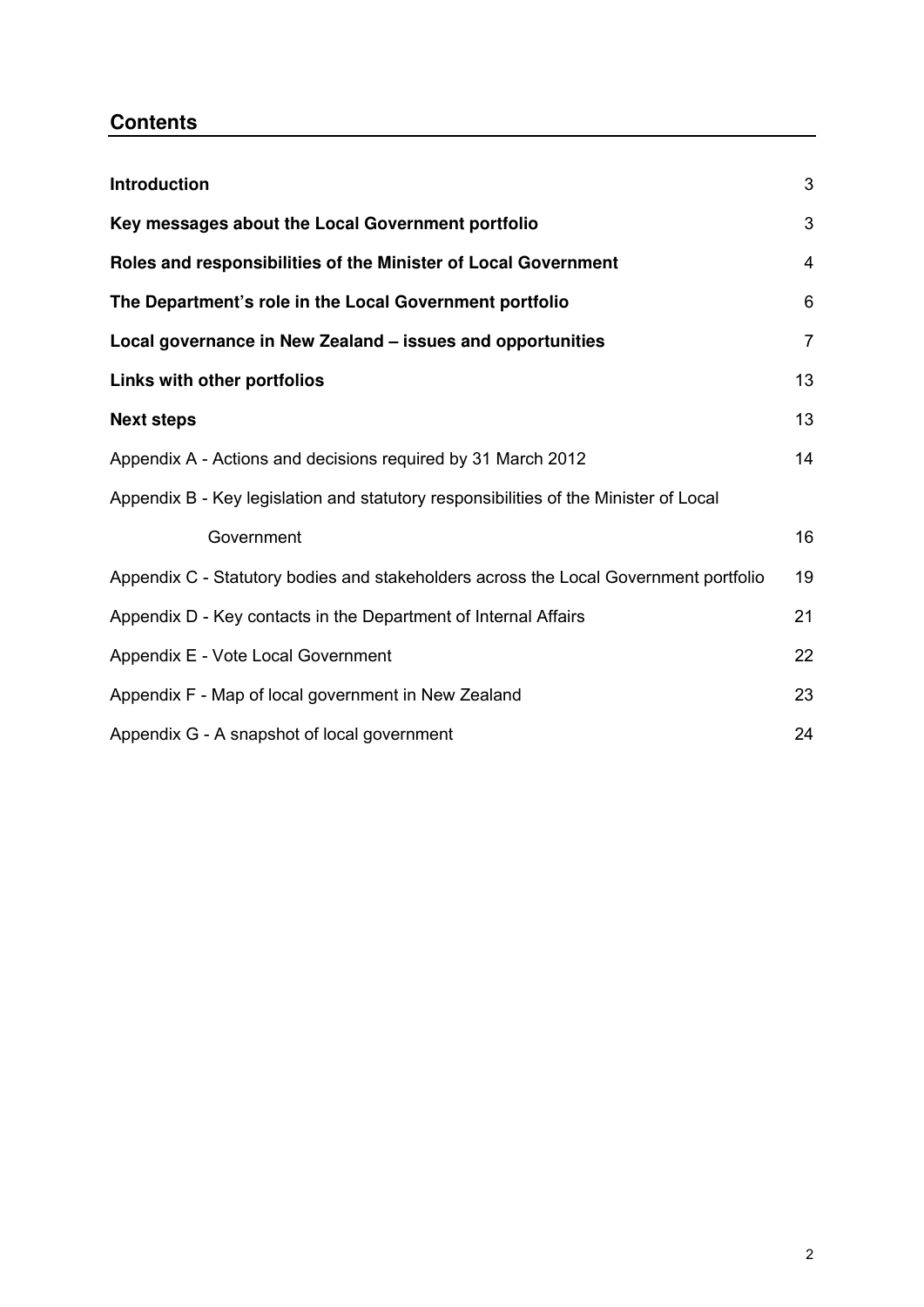### **Introduction**

- 1. As Minister of Local Government, you will set the direction and priorities for the Local Government portfolio. You will also play an important part in helping the Government to achieve broader priorities that affect local government. This will involve leading the relationship between central and local government, and working with other Ministers on cross-portfolio issues and policies.
- 2. The Department's role is to support you in this work by helping you to develop and implement your priorities for the Local Government portfolio. This briefing is the start of the Department's ongoing advice to you, and aims to meet your immediate needs for information.
- 3. The focus of this briefing is on introducing some of the more significant issues and opportunities in the Local Government portfolio, providing the foundation for further discussions and briefings. It also summarises the items that are likely to require your attention in the short term (Appendix A). The Department looks forward to working with you on these and other issues.

### **Key messages about the Local Government portfolio**

- 4. **Local authorities are expected to respond to local views and preferences on one hand and help deliver national priorities on the other.** This is a key feature of the legislative framework, which is broadly in the two parts outlined below. Central government's leverage in local government matters is variable, and largely dependent on which of these frameworks applies to a given situation.
	- Within the Local Government portfolio, local authorities operate autonomously of central government and are empowered to choose which activities to undertake and how to pay for them. They make these decisions in consultation with the local communities that supply much of their funding. They are accountable to these communities, not Ministers – including the Minister of Local Government.
	- Other portfolios charge local authorities with helping central government to achieve national priorities and implement regulations*.* Legislation delegates functions and responsibilities to local authorities, and provides mechanisms for central government direction, intervention and/or performance monitoring. This means the Minister of Local Government has important relationships with other Ministers whose portfolios affect local government.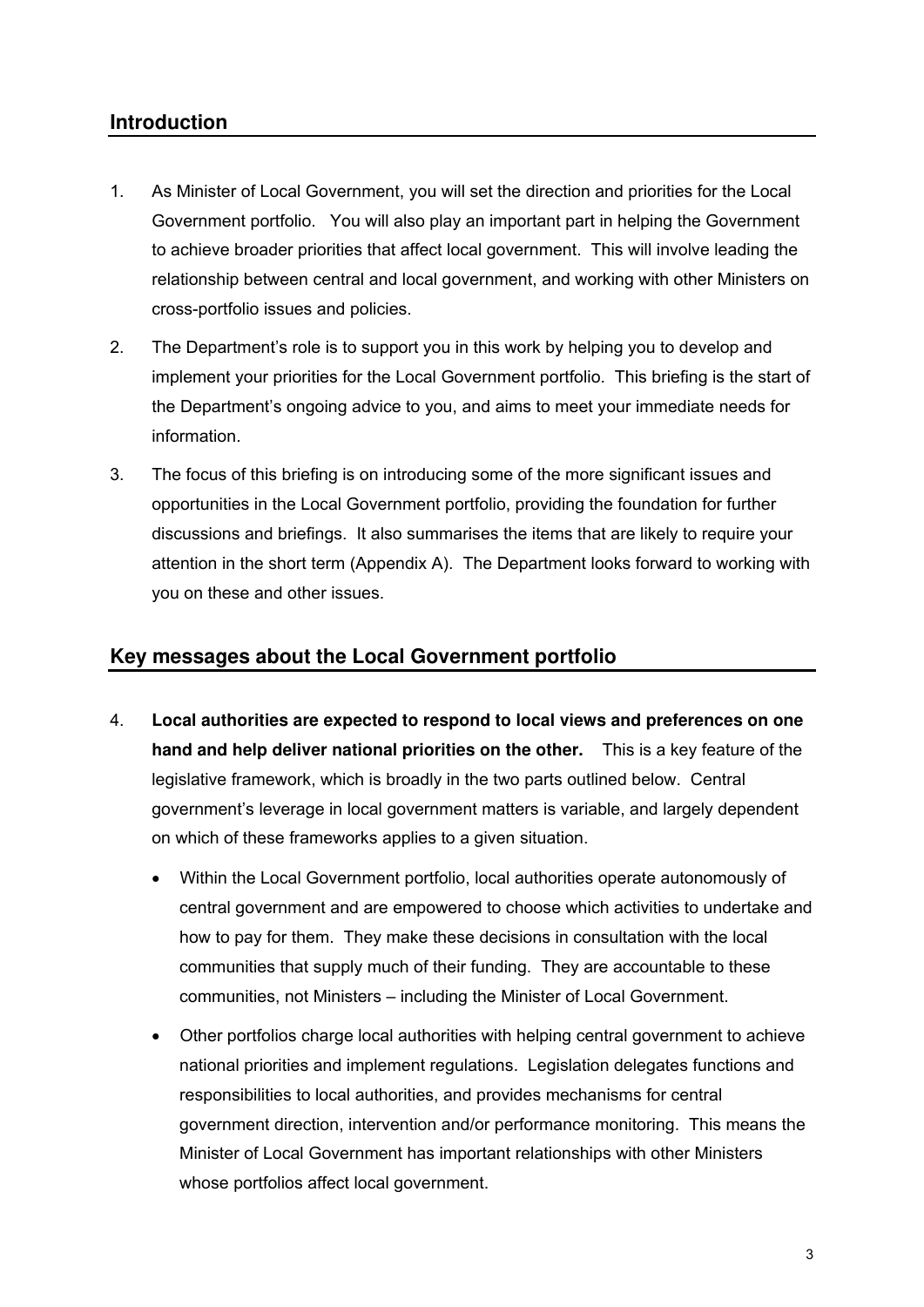- 5. **There are natural tensions between these different approaches, and they create ambiguities in relationships between and within central and local government.** This does not mean the local government system is about to fall apart, but from time to time it is useful to examine any issues that have arisen and ensure the overall system remains coherent. An integral part of your role as Minister of Local Government is to consider the ongoing effectiveness of the system and framework of local government, and its place in New Zealand's governance structure.
- 6. **The absence of a coordinated approach to policies affecting local government could result in poorer integration of national and local interests.** Reviews underway in several portfolios are examining subjects of national and local importance, such as infrastructure, water, planning, transport, and building control. This work is raising questions about how the roles and responsibilities of central and local government intersect, where some functions are best delivered, and how local government performance relates to central government's objectives. Local government is, therefore, being reviewed incrementally through this work, but without a broader overview or consistent cross-government approach.
- 7. **Local government has been shaped by history, but a changing environment means new challenges and opportunities are emerging.** Central and local government are increasingly faced with a challenging fiscal environment, changing community and iwi expectations, and the availability of new technologies. Local authorities are under pressure to respond to these changes, while keeping both rates and debt as low as possible. This can be difficult. New approaches, such as shared services across all or part of the country and/or more flexible legislative frameworks, could be explored so local authorities find it easier to address changing circumstances.
- 8. **As Minister, you can consider options to address these issues.** This might involve working across central government to develop a more consistent approach to local government, or reviewing the local government system itself – either as a whole, or by prioritising those parts under most pressure. The Department looks forward to exploring options with you.

#### **Roles and responsibilities of the Minister of Local Government**

9. As Minister of Local Government, you are responsible for the legislative framework within which local government operates, and for considering the ongoing effectiveness of that framework. You set the direction and priorities for the Local Government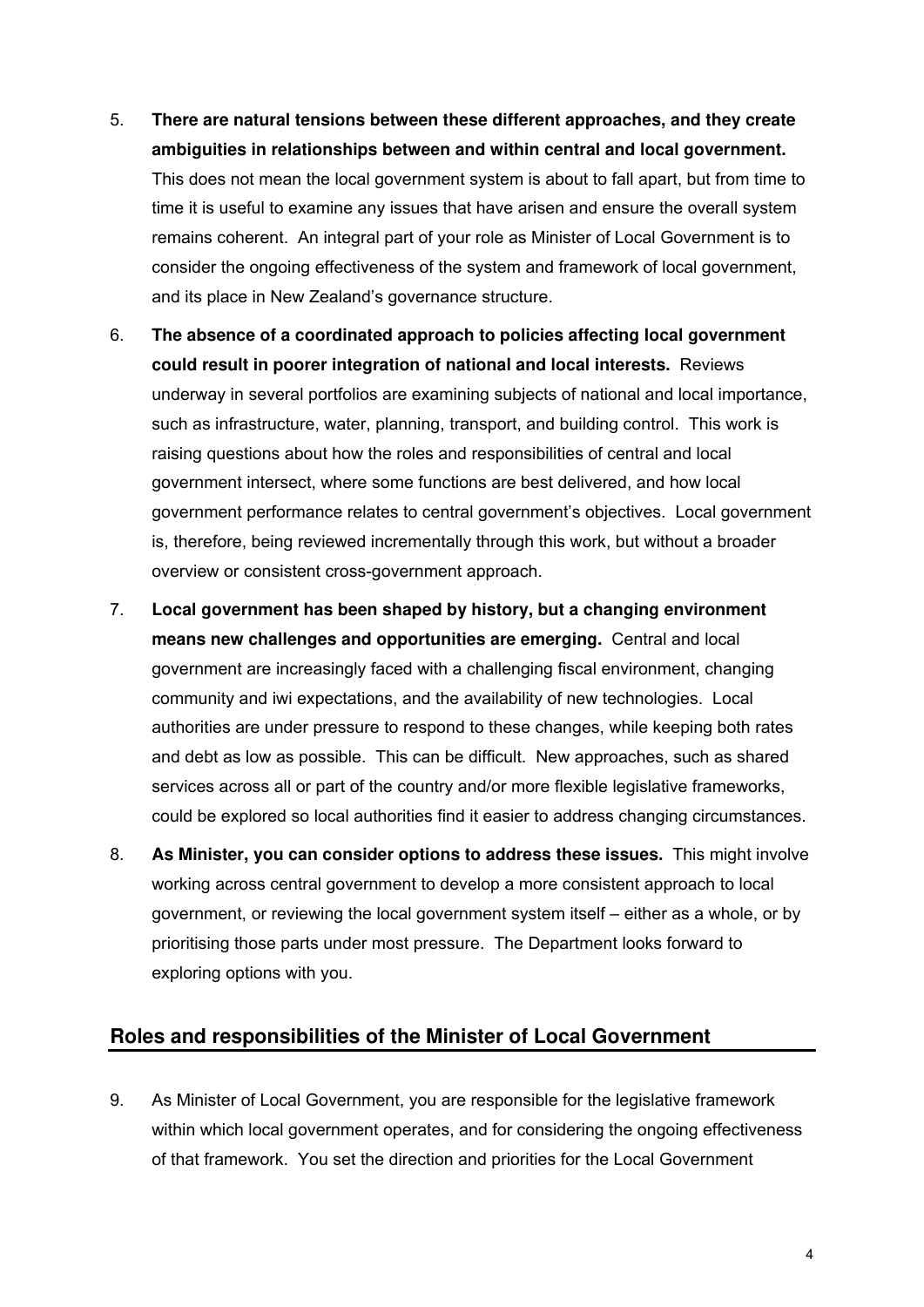portfolio, and help the Government to achieve priorities that involve and affect local government. The Department's role is to support you, and we look forward to working with you to develop the portfolio's priorities and engage with the sector.

- 10. The Minister's role is pivotal to a well-functioning relationship between the central and local tiers of government. This will involve:
	- leading the relationship between central and local government;
	- maintaining an overview of interactions between the local government sector and the Government, as well as between individual local authorities and Ministers; and
	- engaging with other Ministers on issues and policies within their portfolios that affect local government. This is important because Ministers will, understandably, approach these matters from their own portfolio's perspective.
- 11. The local government sector looks to the Minister for leadership on sector-wide issues, and may raise concerns with you about the costs of complying with central government policies. You could visit local authorities and meet with mayors and chairs on an individual basis to discuss these issues and understand local implications.
- 12. Local Government New Zealand, the sector's representative body, is a particularly important stakeholder for the Minister and the Department. You are likely to be approached for regular meetings, and to take a leading role in the annual Central Government and Local Government Forum.
- 13. In addition, a number of local authorities have started to work together on a range of inter-regional issues. For example, the newly-established Upper North Island Strategic Alliance is examining collaborative opportunities between seven local authorities in that broad region, and a Central New Zealand Forum was held recently between local authorities from the lower North and upper South Islands. There may be opportunities for you, and the Department, to engage with these and other sector-initiated groups.
- 14. An essential part of your leadership role will be working with the Auckland Council. The Minister of Local Government has led central government engagement with the Council since its inception in 2010. The Department will advise you on ways to foster this relationship and exercise leadership across government, building on previous mechanisms that appear to have been effective. This will include meetings with the Auckland Mayor and senior Ministers.
- 15. In 2009, a Cabinet Committee on Auckland Governance Reform was established, with the Minister of Local Government as chair, to consider Auckland-related governance issues. More recently, it has considered the Auckland Spatial Plan and Auckland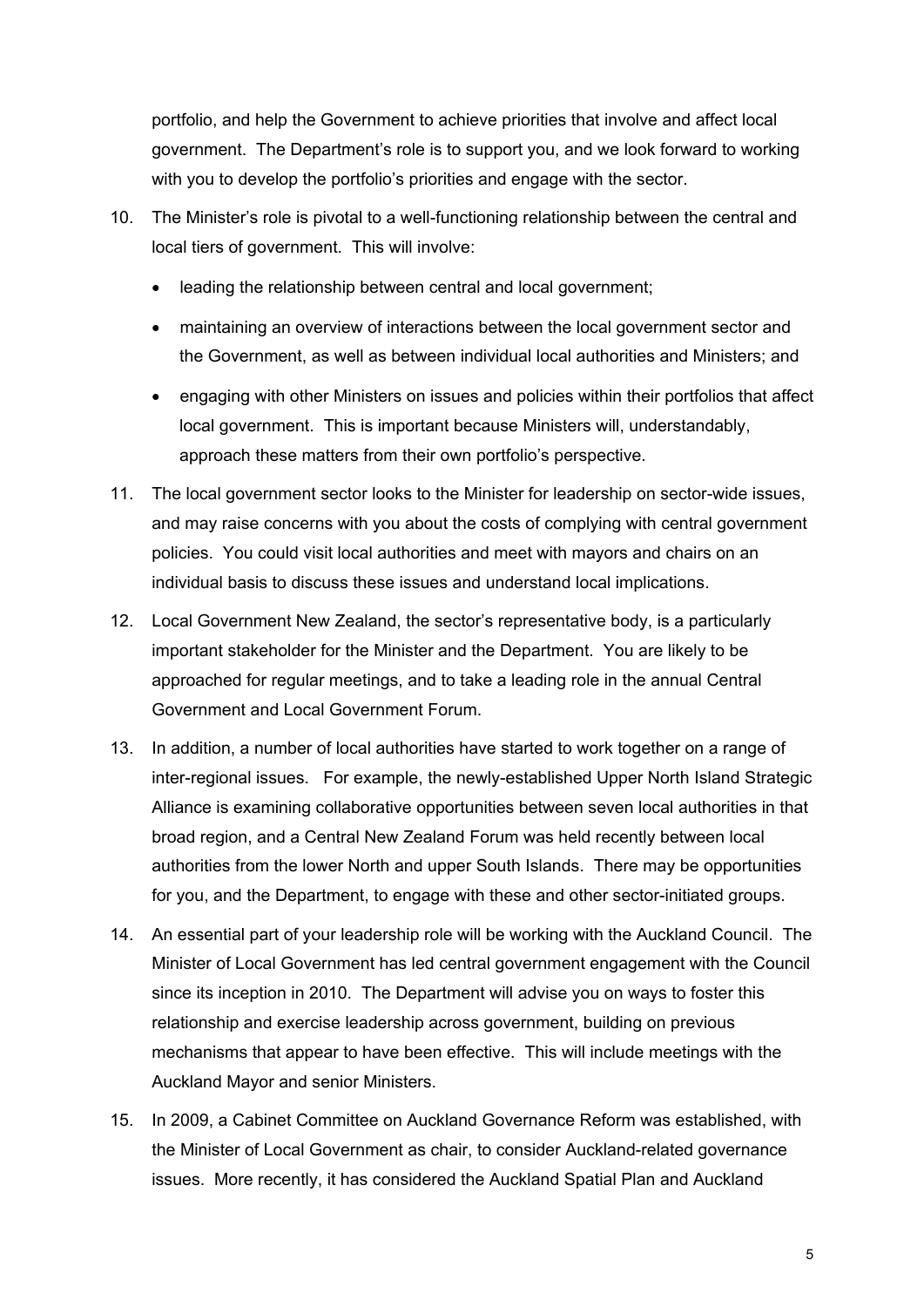Economic Development Strategy. Should this Committee continue, you are likely to play a major role. You will also jointly chair the annual Auckland Central Government-Local Government Forum with the Mayor of Auckland.

- 16. In the near future, you will engage with the Minister of Internal Affairs on the upcoming Four-year Budget Plan for the Department. In response to the savings required by the Government from 1 July 2012, the Department is identifying efficiency gains and considering how to deliver its services in order to generate savings and enable the wider Department to achieve its potential. For further details, please refer to the *Welcome to the Department* briefing.
- 17. Finally, the Minister of Local Government has specific statutory responsibilities, as referred to in the paragraph below. Further information is provided in Appendix B.

## **The Department's role in the Local Government portfolio**

- 18. The Department has a variety of operational roles relating to local government, and supports you, as Minister, in carrying out your statutory responsibilities relating to:
	- being the local authority for several offshore islands;
	- being the harbour authority for Lake Taupō;
	- appointing members to the Local Government Commission;
	- responding to significant local authority governance or management failures; and
	- relationship agreements (Accords), under the Waikato River Settlement, with Waikato-Tainui, Raukawa, Ngāti Tūwharetoa, Te Arawa, and Maniapoto.
- 19. In addition, the Department has roles relating to the administration of the Rates Rebate Scheme and the Chatham Islands, research and information about local government, and support for local elections.
- 20. The Department provides policy advice to Ministers and other government agencies on strategic policy issues facing the Local Government portfolio, and the regulatory and legislative frameworks that govern the local government sector.
- 21. Our current approach to, and advice on, local government policy is guided by two concepts:
	- subsidiarity, which is the premise that decisions are best made by those most closely affected by those decisions; and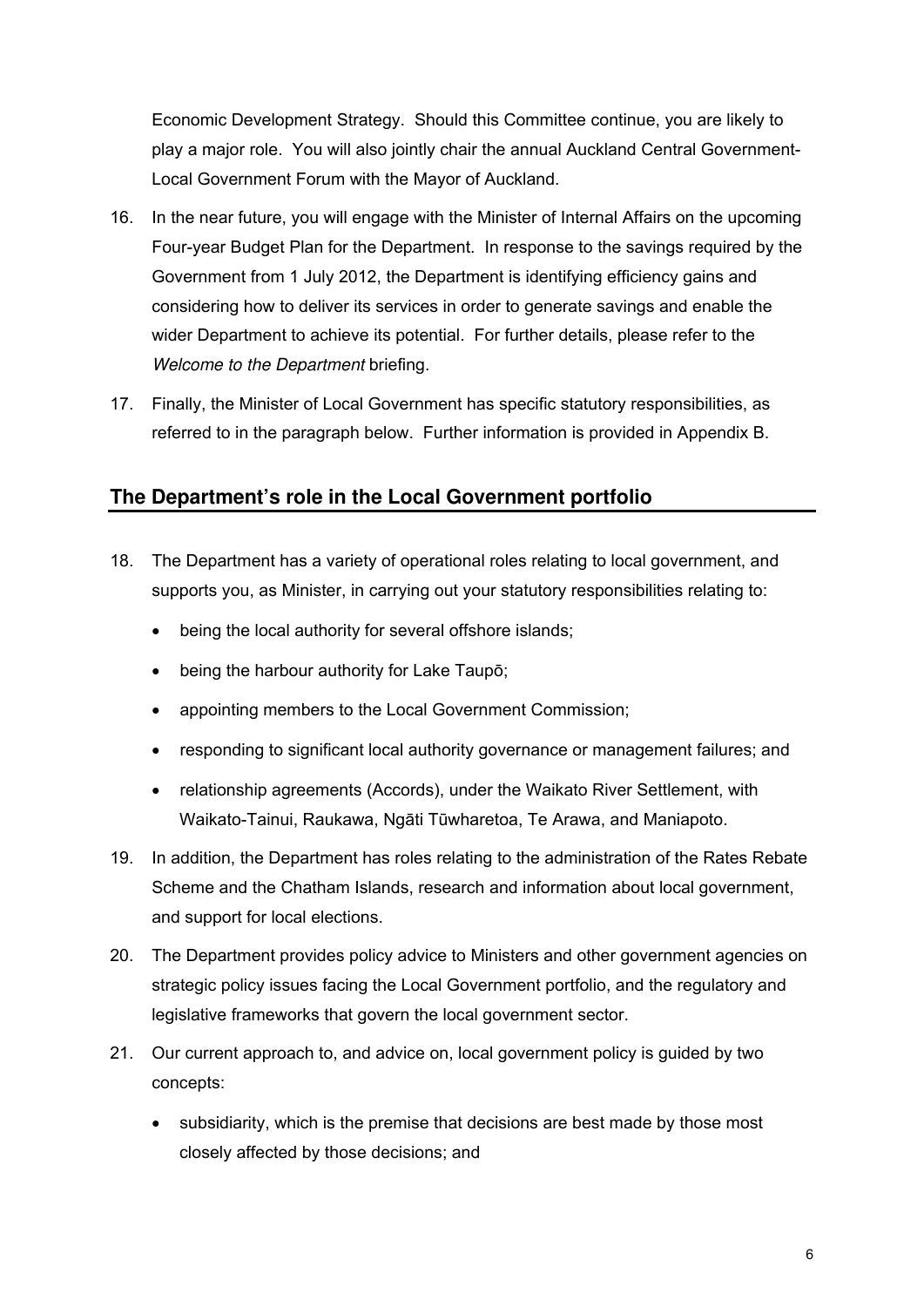- the alignment of decision making, funding and accountability at the local, regional or central government level.
- 22. These concepts reflect a view that decision making will be optimal when decision makers represent the affected people, and are accountable to those people for the decision and how it is funded. This provides appropriate incentives for decision makers to become aware of the relevant communities' preferences and to make efficient decisions.
- 23. When developing policies and providing advice, the Department seeks input from the local government sector wherever possible. We encourage other government agencies to do the same, as a collaborative approach can result in clearer problem identification and better targeted solutions and regulatory design. The Department is aware, though, that Local Government New Zealand considers engagement with some central government agencies is not as effective as it might be.

#### **Local governance in New Zealand – issues and opportunities**

24. The Department started a review of the structure, functions and funding of local government, and the relationship between central and local government, in early 2011. The Department's thinking has developed since beginning this work, and we would like to discuss next steps with you. One potential option is to pursue a fundamental review of local government, while another is to prioritise one or more of the issues outlined below and examine them further.

#### *Local government is affected by reforms in other portfolios*

- 25. As illustrated in Figure One below, work in several portfolios is affecting local government. Many of these reforms are seeking:
	- more centralised direction and/or control over the statutory functions delivered by local authorities;
	- collaborative planning and decision-making processes; and
	- greater consistency in local implementation and/or performance.
- 26. On an individual basis the outcome of each review might not be considerable, but the overall cumulative impact on the local government system could be more significant. There could be an incremental effect on the key principles and concepts that underpin the local government framework.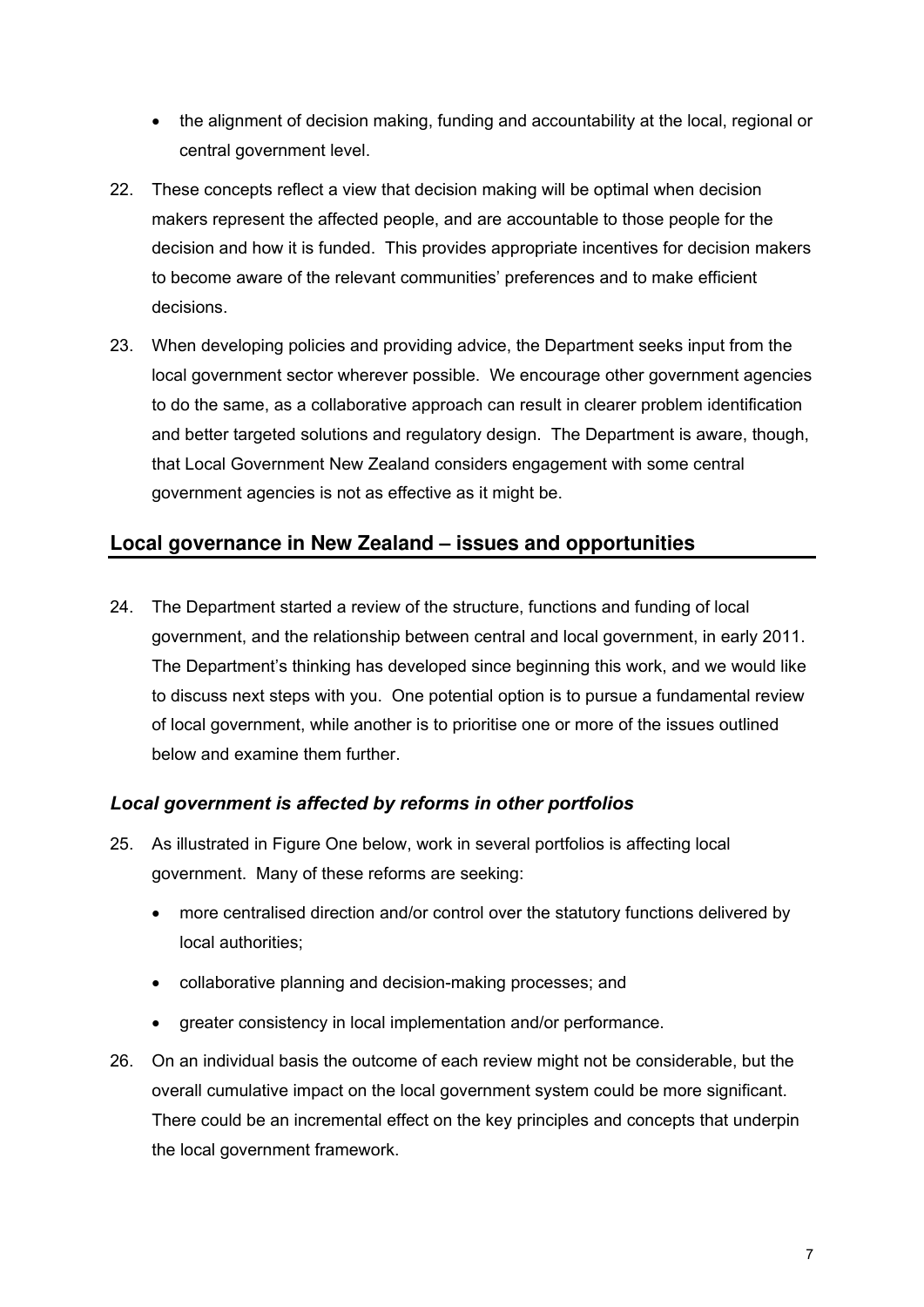#### *Figure One: Links between work in other portfolios and local government*



- 27. This work also raises questions about the level of government at which certain functions sit, including where they are best delivered and which body should be accountable for funding and decision making. Considering these questions further could help to ensure:
	- local authorities are not being held accountable to local communities for decisions that are in effect made by central government for the country;
	- central government's accountability and mandate are not frustrated if, for example, local authorities are unable to achieve nationally consistent outcomes; and
	- functions that are best delivered regionally are provided there.
- 28. It would be valuable to discuss with you, as early as possible, how this complex situation might be examined and approached.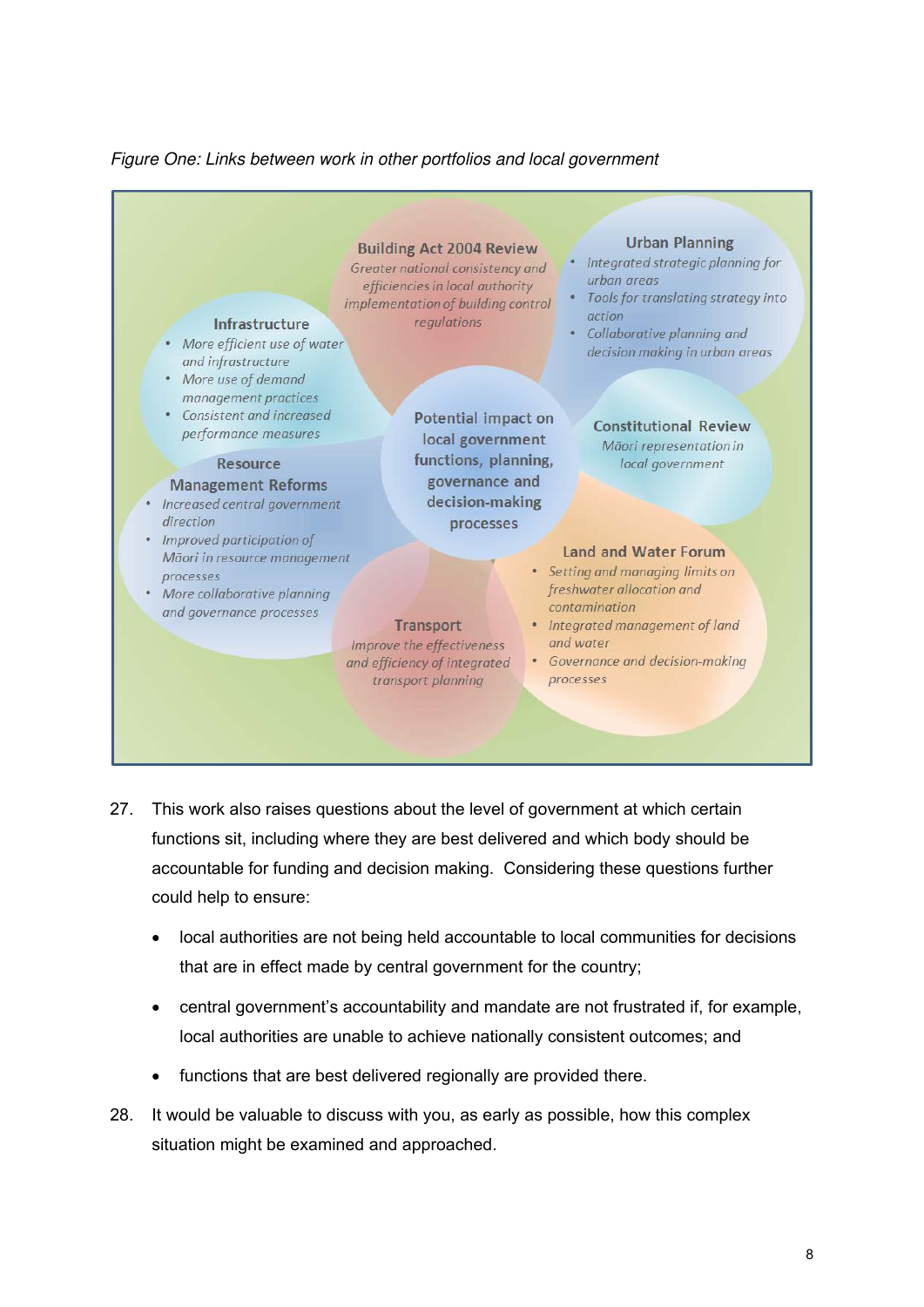## *There is not a consistent, coordinated approach within central government to local government*

- 29. In addition to the points outlined above, central government's approach to local government is often not well coordinated across portfolios.
- 30. There are natural tensions between the decentralised, broadly empowering approach of the Local Government Act 2002 and the more prescriptive requirements of other legislation that devolves responsibilities to local authorities. This can confuse relationships between central and local government, which are not defined clearly.
- 31. The way in which local government is perceived by those working in central government varies, and there can be misunderstandings about how local authorities operate under the local government legislative framework. The approach taken by each Minister and agency can differ and, even within individual agencies, there is sometimes no common way of developing policies that affect local government or of engaging with the sector.
- 32. The Department considers that the absence of a coordinated and consistent approach to policies affecting local government can result in:
	- conflicting policy objectives;
	- unnecessary duplications and costs;
	- inefficiencies in delivery and confusion about accountability across government and within local authorities; and
	- the cumulative effects of cross-government reforms on local government not being planned, assessed or managed.
- 33. A further issue is that some policy areas are multi-faceted and dealt with in several portfolios, as well as by regional councils and/or territorial authorities. This can be challenging for all parties, and can be an inefficient way of planning, operating, and making decisions. Significant decisions that may have a national impact are being made at regional and local levels, and no one central government agency has the policy lead or has oversight of local government performance.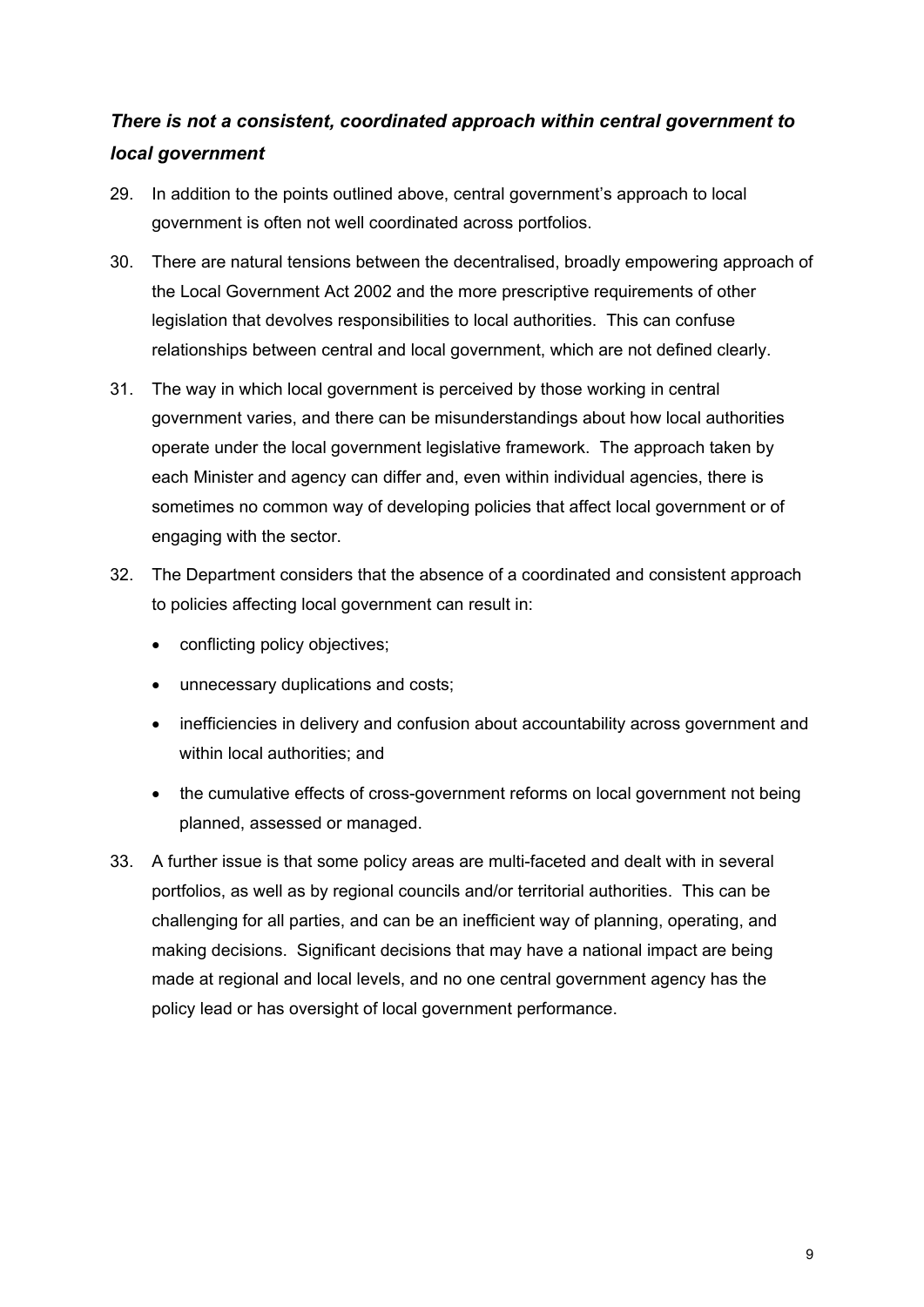#### **Example: Fragmented regulation and management of water**

Numerous central government agencies have roles in regulating and managing water. These include: the Department of Internal Affairs (because local government is the main regulator and provides drinking water, wastewater and stormwater services); the Ministry of Health; the Ministry for the Environment; the Ministry of Agriculture and Forestry; the Department of Conservation; and Te Puni Kōkiri. No one agency has the lead.

While there are clear and significant national interests in water, decisions on its allocation and use are made by regional councils and territorial authorities.

#### *However, new approaches are being developed*

- 34. A collaborative, stakeholder-led approach to freshwater management reforms has been taken through the Land and Water Forum. There could be opportunities to identify the lessons learned from this work and consider whether a similar approach might be useful to inform other water-related activities, such as the management of wastewater and stormwater services by local authorities.
- 35. Reforms to Auckland governance, and subsequent engagement with the Auckland Council on the Auckland Spatial Plan and Auckland Economic Development Strategy, have been achieved through a cross-portfolio approach led by the Department and the Ministry for the Environment. Further collaboration between agencies would provide you and other Ministers with coordinated advice, across portfolio areas.
- 36. In 2012, many of the legislative changes to improve local government transparency, accountability and financial management take effect. $1$  These reforms are providing opportunities for collaboration, and could be used to generate information that is useful across government. Analysis of local authority long-term plans for 2012-22 could produce profiles of planned capital investment in infrastructure, for example, helping to inform policy on this subject. The Department is also working with local authorities and other stakeholders to develop standardised non-financial performance measures for five infrastructure services: water supply, wastewater, stormwater, flood protection, and roads and footpaths.
- 37. The Department would like to discuss with you these and other possible measures to improve cross-government approaches to, and engagement with, local government. In particular, being Minister for both the Local Government and Environment portfolios could offer significant opportunities for greater coordination and collaboration.

-

 $1$  These reforms were made through the Local Government Act 2002 Amendment Act 2010, but some of the new provisions do not start to take effect until the 2012-22 long-term plan.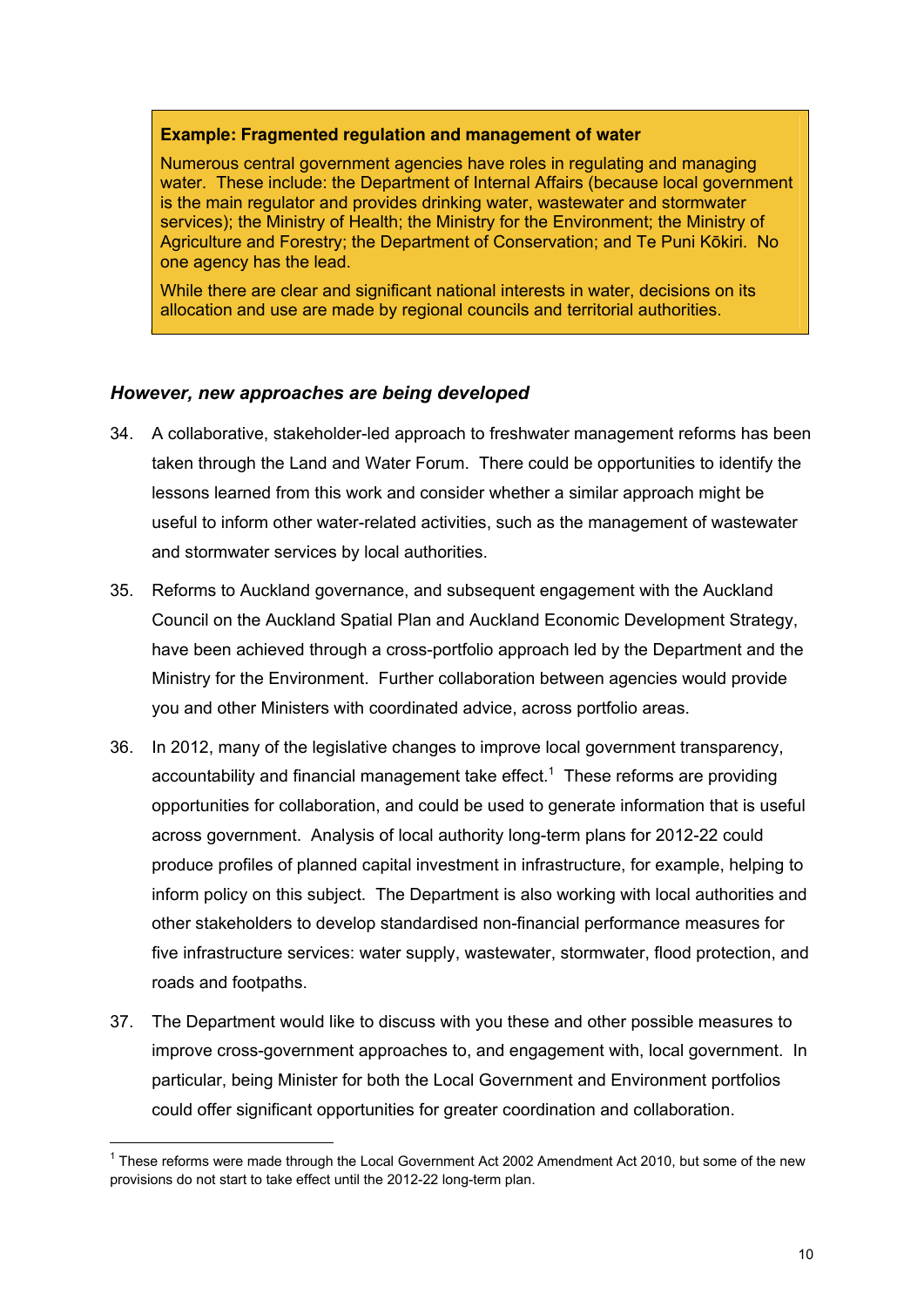## *Addressing issues within the local government framework could help local authorities to respond to new challenges and opportunities*

- 38. Parts of the local government legislative framework are not working as effectively as they might, and there are legacy issues resulting from previous reforms. Local government is also facing fiscal challenges, changing central government, community and iwi expectations, and the availability of new technologies.
- 39. Addressing the following issues could help to make the local government system more robust and better able to adjust to future challenges and changing environments.
	- *The local government framework does not provide the tools needed to selfregulate.* Some districts are facing challenges, such as relatively high levels of debt and rates per capita, and are struggling to maintain the capability and capacity needed to perform their responsibilities efficiently. They may be vulnerable to shocks, and lack the resilience to recover if these occur. There are few sources of assistance for local authorities facing these circumstances.

It can be difficult, though, for central government to engage proactively with local authorities and help them to identify and respond to problems before these escalate. Central government generally lacks the tools or mandate to interact with individual local authorities on a practical level.

For example, the Government intervened in Environment Canterbury and appointed commissioners because mechanisms within the local government system could not be used to deal with concerns about the Council's performance. To avoid similar situations arising in the future, the local government framework could become more flexible and capable of self-regulating. We could also explore ways for central government agencies and local government sector organisations to work together to provide support to local authorities.

• *Communities also have few means to affect local authority decisions.* Despite a generally strong local government commitment to consultation, people with an interest in their council can sometimes struggle to get clear information about the issues it faces and the potential impact on ratepayers and residents.

Even if the issues are clear, individuals and communities can find it hard to influence local authority decisions or hold those bodies to account. Elections are infrequent and are blunt accountability mechanisms. Seeking judicial review is expensive and addresses decision-making processes, rather than the substance of decisions. Providing more direct tools for people to review or influence local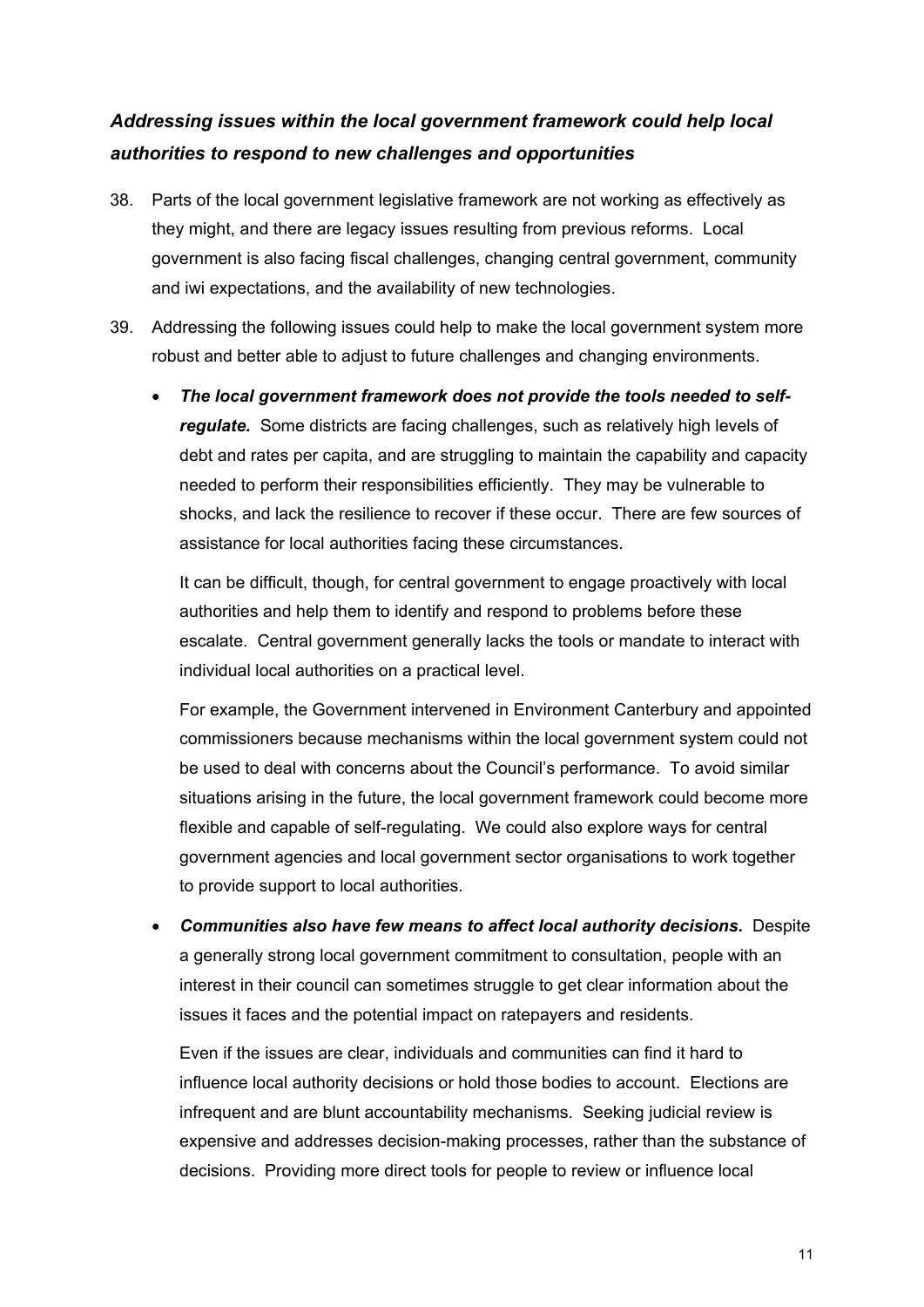authority decisions could be useful, and could build on other measures to improve transparency, accountability and financial management in local government.

- *Structural change is difficult.* Reorganisation of districts and regions may help communities to adapt to changes in their economic, demographic and social circumstances. Making these changes is relatively difficult under the Local Government Act 2002 as a lengthy reorganisation process is prescribed. The infrequent success of locally-initiated proposals suggests the current legal process may be a barrier to communities achieving desired structural arrangements.
- *Processes for Māori representation in local government may need to be more flexible.* It is difficult to meet the aspirations of Māori and/or iwi for greater, more effective participation in local authority actions and decisions under the current local government framework. It is also relatively difficult to establish Māori wards, and for communities to make desired changes happen.
- 40. The Department would welcome the opportunity to discuss your interest in examining one or more of these issues, and how they might be addressed.

#### *The implications of events in Canterbury will need to be considered further*

#### *Implications of the Canterbury earthquakes*

- 41. Central government has been well engaged with Christchurch City Council during preparation of the Recovery Plan for the Central Business District. However, you and your colleagues, including the Minister for Canterbury Earthquake Recovery, may need to initiate dialogue with the Council about its next long-term plan.
- 42. The long-term plan has been deferred by a year to 2013. It will reflect the Council's priorities for recovery expenditure, much of which may rely on central government funding. Ministers will have an interest in whether the plan adequately supports the Recovery Strategy and the Crown's recovery plans.
- 43. As the Department administers both the Local Government and Civil Defence portfolios, it is able to ensure policy advice and operations are well coordinated and cross-sector issues are addressed. This helps the Department to support both Ministers and assist other agencies.
- 44. The Department has been working with the Canterbury Earthquake Recovery Authority and Treasury, for example, to understand the financial implications of the earthquakes, including the costs of repairing essential infrastructure. Further discussions between key Ministers and agencies about which costs are to be funded by central government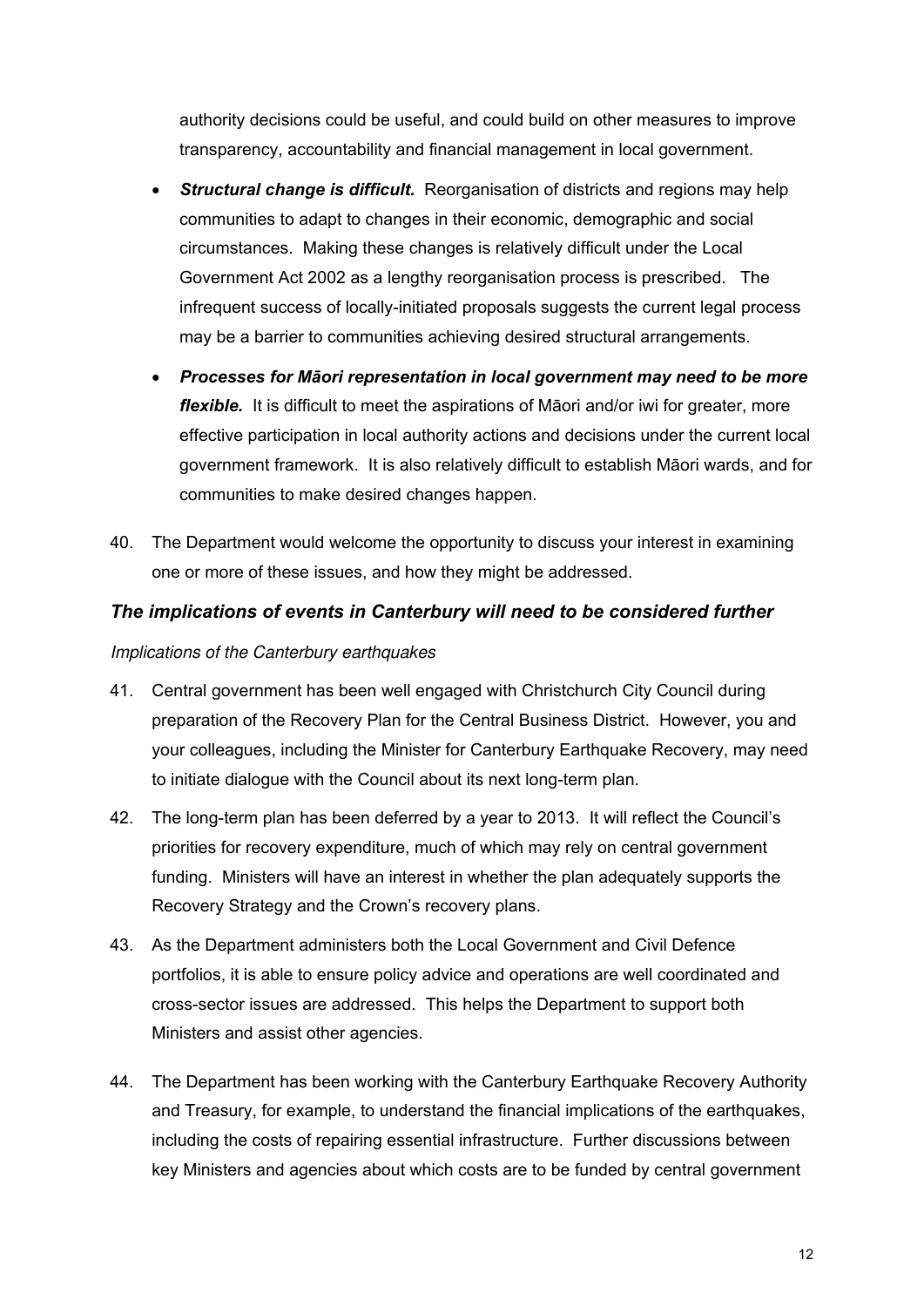are likely to be required. Affordability issues for local government will need to be considered during these discussions.

45. Sector-wide implications of the earthquakes may also need to be addressed by local and/or central government. There are concerns about local authority disaster funding and preparedness for future events, for example. As local authorities have been given important roles in response, recovery and rebuilding work, central government has a responsibility to be aware of local capability, capacity and funding issues.

#### *Governance arrangements in Environment Canterbury*

46. Environment Canterbury's structure and functions will need to be determined by October 2013. $<sup>2</sup>$  The Department would welcome early discussions with you about this</sup> matter, so any work that is required can be undertaken during 2012.

#### **Links with other portfolios**

- 47. As local authorities have a variety of responsibilities and functions, the Local Government portfolio has connections with several other portfolios administered by the Department. Notable links include:
	- Civil Defence, as local authorities have statutory responsibilities relating to civil defence and emergency management; and
	- Internal Affairs, relating to fire, gambling, information technology, the National Library and Archives New Zealand.
- 48. There are also important links with many external portfolios, particularly Environment, Building and Construction, Conservation, Health, Transport, Land Information, Agriculture, Biosecurity, Justice, and Treaty of Waitangi Negotiations.

#### **Next steps**

-

49. Matters you will be asked to consider and take action on before the end of March 2012 are outlined in Appendix A. In addition, the Department will provide you with some more detailed briefings before Christmas. These briefings will build on the information introduced above, and supplement the conversations we hope to have with you.

 $2$  Under the Environment Canterbury (Temporary Commissioners and Improved Water Management) Act 2010, Commissioners are appointed until the next election, which is the next general election of members of Environment Canterbury or the 2013 local body election, whichever occurs first.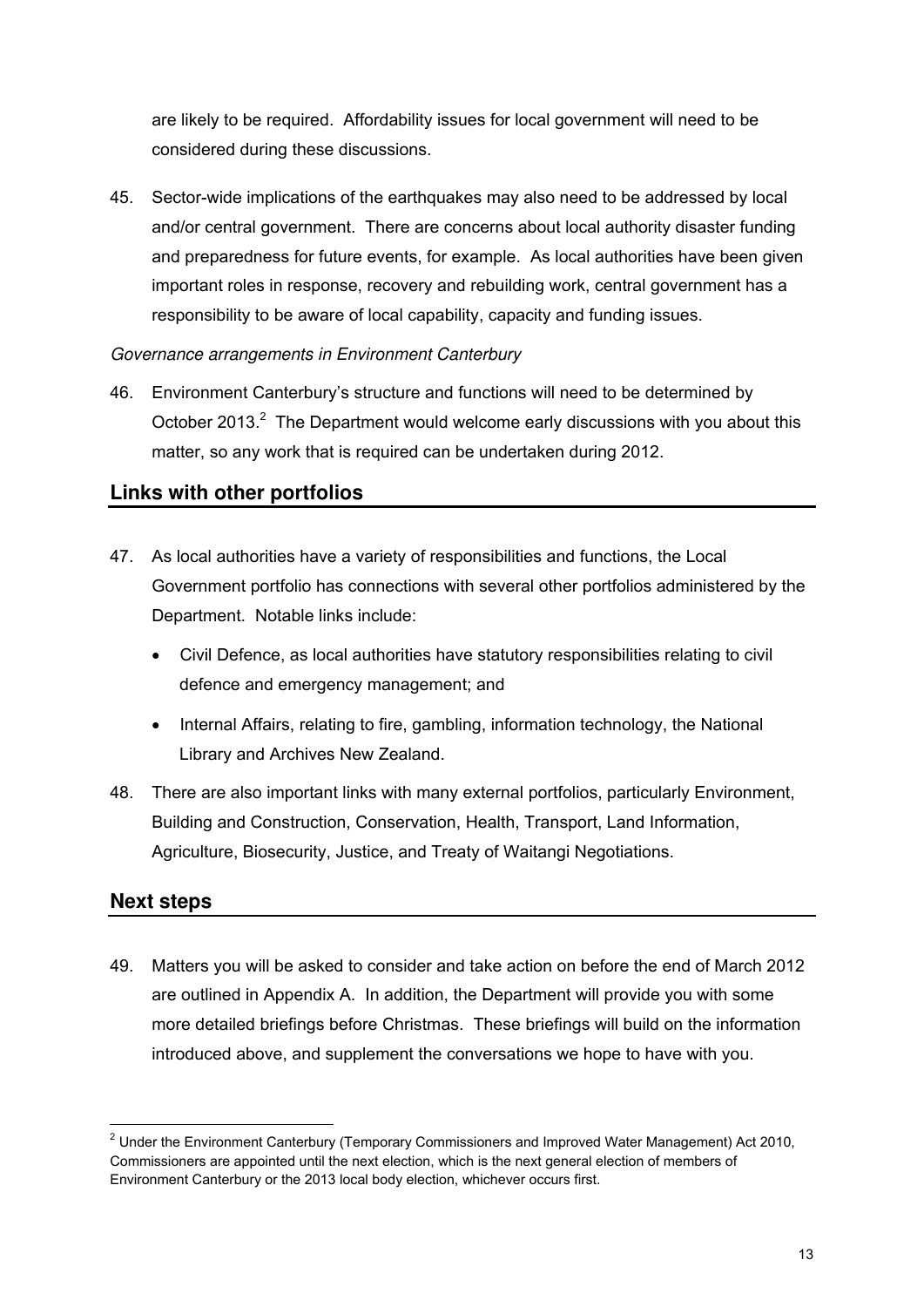## **Actions and decisions required by 31 March 2012**

The table below identifies items you will be asked to consider before 31 March 2012. The Department will provide you with a briefing on each issue.

| <b>Issue</b>                                                                                                                      | <b>Action required</b>                                                                                      | <b>Date with Minister</b> |
|-----------------------------------------------------------------------------------------------------------------------------------|-------------------------------------------------------------------------------------------------------------|---------------------------|
| Possible approaches to<br>reforming the local government<br>system                                                                | Withheld consistent with sections<br>$9(2)(f)(iv)$ and $9(2)(g)(i)$ of the<br>Official Information Act 1982 |                           |
| Possible Order in Council to<br>enable Christchurch City<br>Council to modify its powers to<br>set rates                          |                                                                                                             |                           |
| Local Electoral Amendment Bill                                                                                                    |                                                                                                             |                           |
| Input to Four-year Budget Plan                                                                                                    |                                                                                                             |                           |
| Government's relationship with<br>the Auckland Council                                                                            |                                                                                                             |                           |
| <b>Local Government</b><br>Commission appointment<br>process                                                                      |                                                                                                             |                           |
| Review of the administration of<br>offshore islands for which the<br>Minister of Local Government<br>is the territorial authority |                                                                                                             |                           |
| Auckland Spatial Plan - report<br>back to Cabinet                                                                                 |                                                                                                             |                           |
|                                                                                                                                   |                                                                                                             |                           |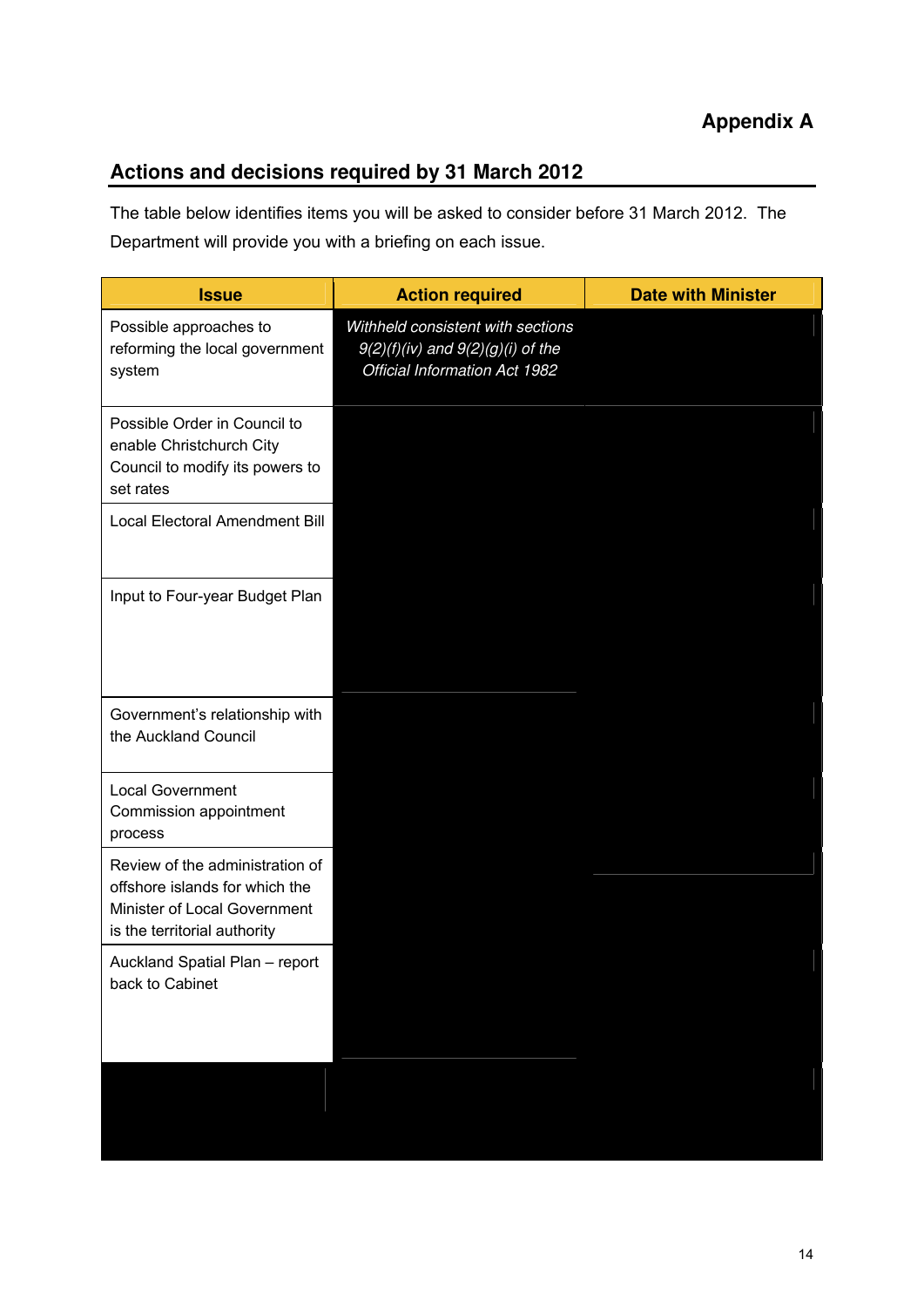| <b>Issue</b>                                                           | <b>Action required</b>                                                                                             | <b>Date with Minister</b> |
|------------------------------------------------------------------------|--------------------------------------------------------------------------------------------------------------------|---------------------------|
| Possible trial of online voting<br>for local elections                 | Withheld consistent with sections<br>$9(2)(f)(iv)$ and $9(2)(g)(i)$ of the<br><b>Official Information Act 1982</b> |                           |
| Portfolio input to March<br><b>Baseline Update Submission</b>          |                                                                                                                    |                           |
| Cabinet report back on Lake<br>Taupō boating facilities fees<br>review |                                                                                                                    |                           |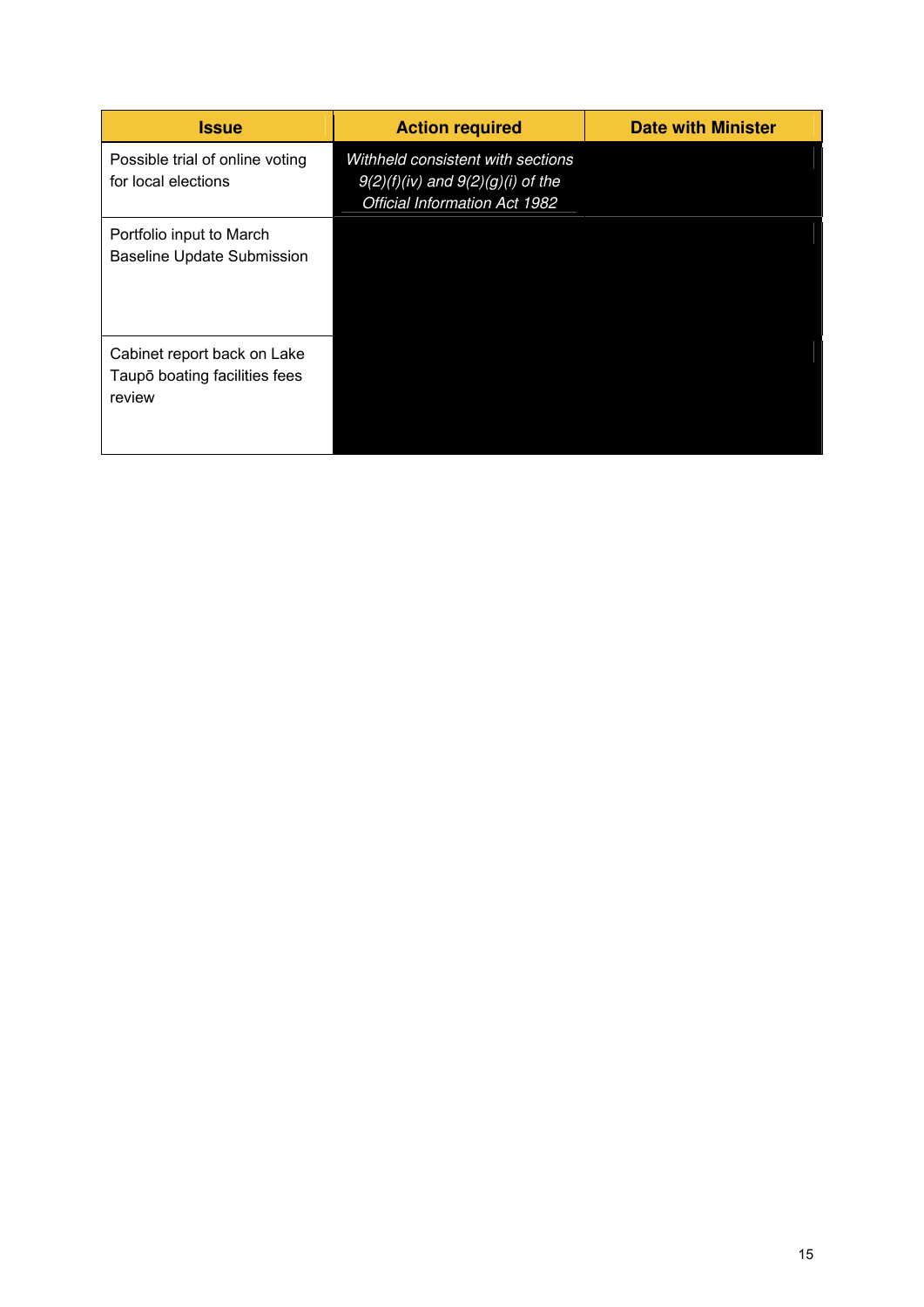## **Key legislation and statutory responsibilities of the Minister of Local Government**

| <b>Local Government Act 2002<sup>3</sup></b>  |                                                                                                                                                                                                                                                                                                                                                                                                                                                                                                                                                                                                                |
|-----------------------------------------------|----------------------------------------------------------------------------------------------------------------------------------------------------------------------------------------------------------------------------------------------------------------------------------------------------------------------------------------------------------------------------------------------------------------------------------------------------------------------------------------------------------------------------------------------------------------------------------------------------------------|
| Purpose                                       | To provide for democratic and effective local government that<br>recognises the diversity of New Zealand communities by:<br>stating the purpose of local government;<br>providing a framework and powers for local authorities to decide<br>which activities they undertake and the manner in which they will<br>undertake them;<br>promoting local authority accountability to communities; and<br>٠<br>providing for local authorities to play a broad role in promoting the<br>social, economic, environmental, and cultural well-being of their<br>communities, taking a sustainable development approach. |
| Minister's main statutory<br>responsibilities | The Minister is the territorial authority for several offshore islands, with<br>responsibilities that include managing the implementation of the<br>Resource Management Act 1991 and the delivery of rural fire services.<br>In relation to the Local Government Commission, the Minister:<br>appoints its members; and<br>can refer matters relating to an individual local authority or local<br>government to the Commission for it to consider, report on, and<br>make recommendations.                                                                                                                    |
|                                               | If specified grounds are met, the Minister can:<br>appoint a review authority or person to review, consider, and<br>report on the performance of a local authority;<br>appoint a Commissioner or other person to perform and exercise<br>the powers and duties of a local authority;<br>call an election in a local authority; and/or<br>appoint a Commissioner for Disaster Recovery.                                                                                                                                                                                                                         |

-

 $3$  Residual parts of the Local Government Act 1974 are also still in effect, under which the Minister of Local Government is the harbour authority for Lake Taupō.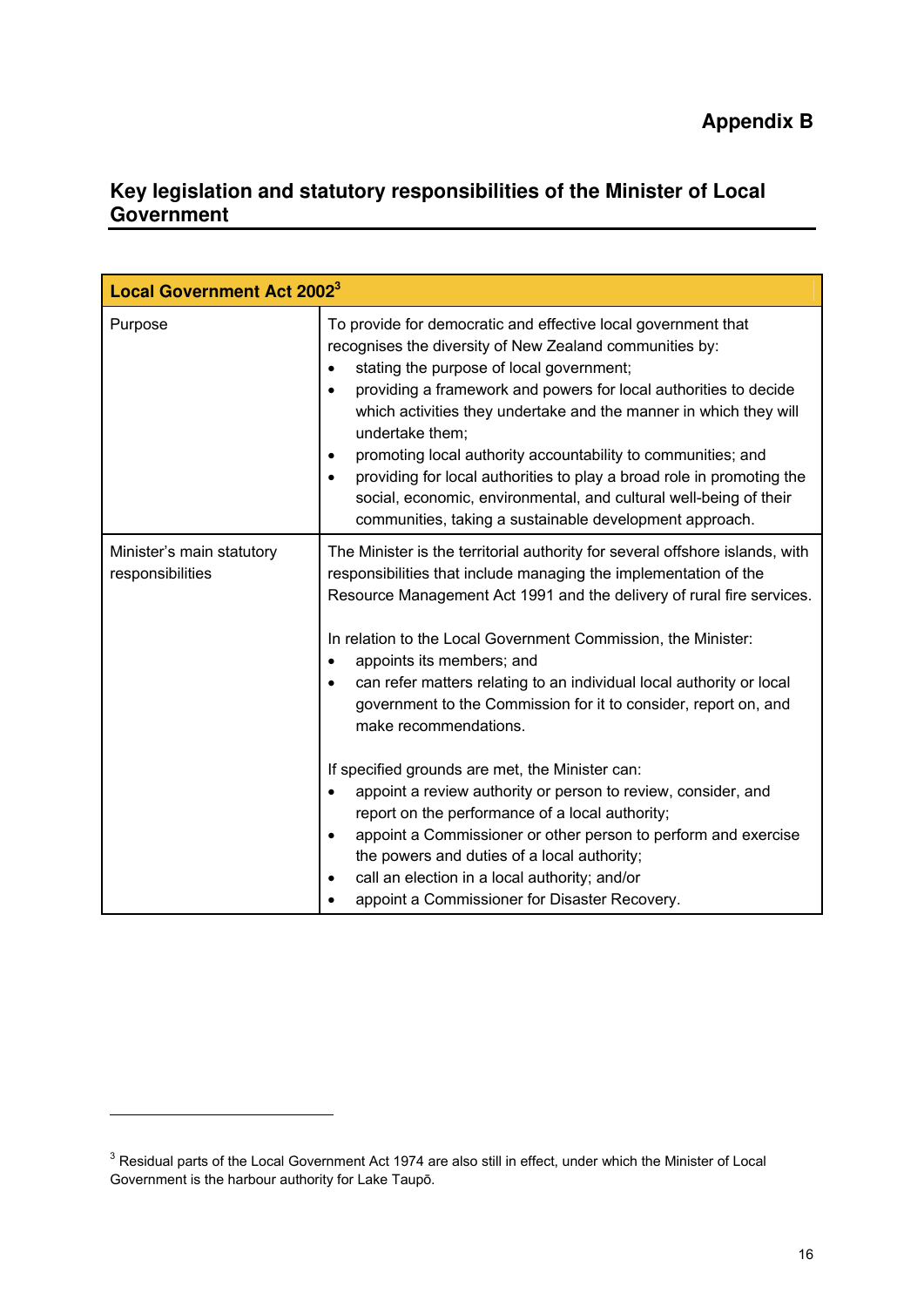| <b>Local Government (Rating) Act 2002</b>     |                                                                                                                                                                                                                                                                                                                                                                                                                                                                                   |  |
|-----------------------------------------------|-----------------------------------------------------------------------------------------------------------------------------------------------------------------------------------------------------------------------------------------------------------------------------------------------------------------------------------------------------------------------------------------------------------------------------------------------------------------------------------|--|
| Purpose                                       | To promote the purpose of local government set out in the Local<br>Government Act 2002 by:<br>providing local authorities with flexible powers to set, assess, and<br>collect rates to fund local government activities;<br>ensuring that rates are set in accordance with decisions that are<br>٠<br>made in a transparent and consultative manner; and<br>providing for processes and information to enable ratepayers to<br>identify and understand their liability for rates. |  |
| Minister's main statutory<br>responsibilities | The Minister has no specific responsibilities under this Act. It is<br>possible, though, that intervention measures in the Local Government<br>Act 2002 could be used to address failures relating to rating matters.                                                                                                                                                                                                                                                             |  |

| <b>Local Electoral Act 2001</b>               |                                                                                                                                                                                                                                                                                                                                                                                                                                                                                                                                                                                                                                                         |
|-----------------------------------------------|---------------------------------------------------------------------------------------------------------------------------------------------------------------------------------------------------------------------------------------------------------------------------------------------------------------------------------------------------------------------------------------------------------------------------------------------------------------------------------------------------------------------------------------------------------------------------------------------------------------------------------------------------------|
| Purpose                                       | The Act governs the conduct of local elections and polls by providing<br>uniform rules for:<br>the timing of local elections;<br>the right of individuals to vote, stand for election, and nominate<br>$\bullet$<br>candidates for election;<br>the appointment, powers, and duties of electoral officers and other<br>electoral officials;<br>the compilation of electoral rolls;<br>$\bullet$<br>the procedures to be adopted for the conduct of elections/polls;<br>$\bullet$<br>offences against this Act and penalties for those offences;<br>$\bullet$<br>disputed elections;<br>$\bullet$<br>electoral expenses; and<br>extraordinary vacancies. |
|                                               | The Act also allows diversity, through local decision making, in relation<br>to:<br>the particular electoral system to be used for local elections/polls;<br>$\bullet$<br>the regular review of representation arrangements for local<br>authorities; and<br>the particular voting method to be used for local elections/polls.                                                                                                                                                                                                                                                                                                                         |
| Minister's main statutory<br>responsibilities | The Minister's role relates to regulations made under this Act. Before<br>a regulation can be made to authorise the use of voting methods<br>(other than booth or postal voting) in elections/polls, the Minister must<br>advise of his/her satisfaction that this method will operate in a manner<br>consistent with the Act's principles, and consult affected stakeholders.                                                                                                                                                                                                                                                                          |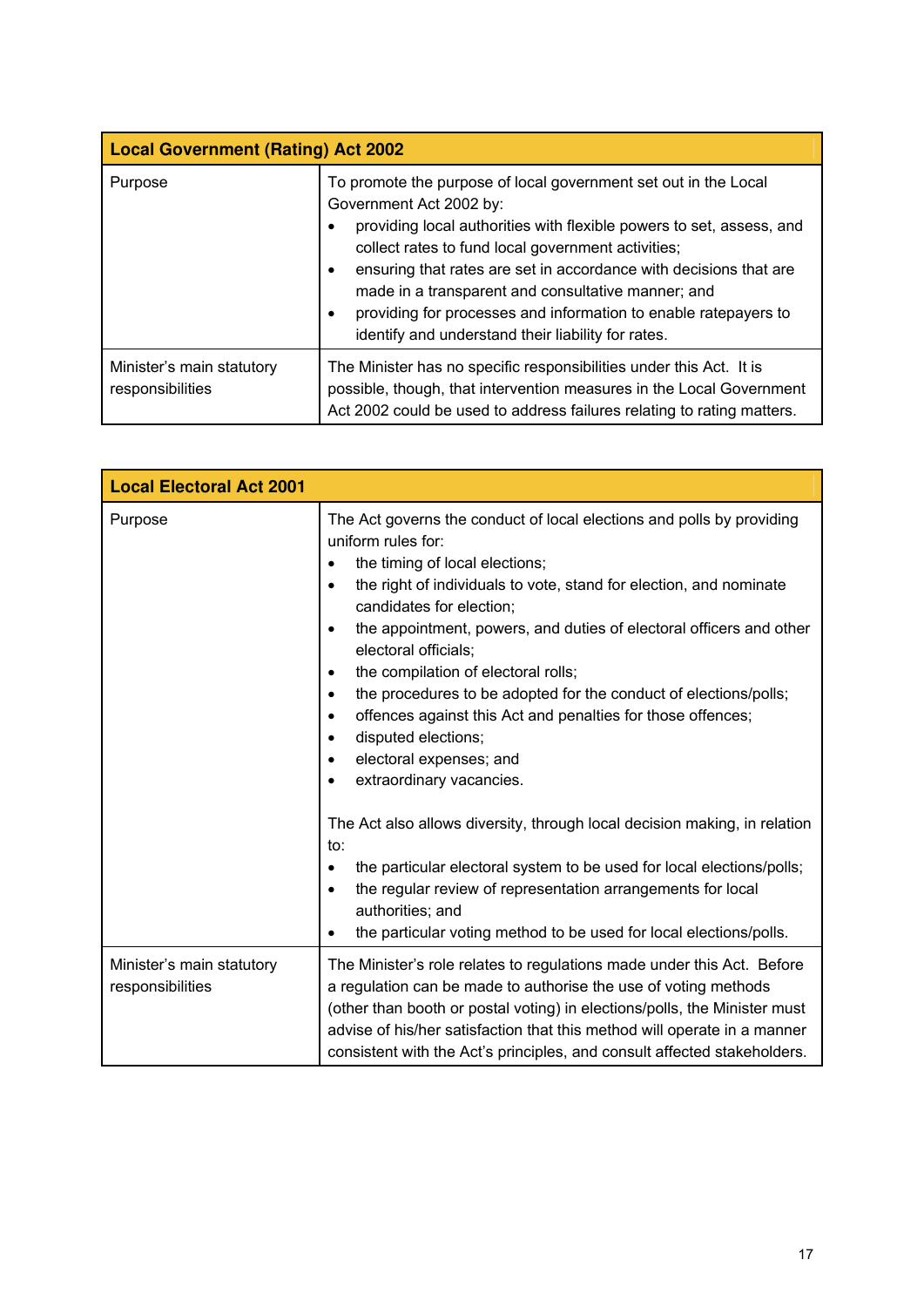| Local Authorities (Members' Interests) Act 1968 <sup>4</sup> |                                                                                                                                                                                                                                                                                                                                                                                                                                                                                                                                                                                                                           |
|--------------------------------------------------------------|---------------------------------------------------------------------------------------------------------------------------------------------------------------------------------------------------------------------------------------------------------------------------------------------------------------------------------------------------------------------------------------------------------------------------------------------------------------------------------------------------------------------------------------------------------------------------------------------------------------------------|
| Purpose                                                      | The Act deals with conflict of interest situations in local authorities. It<br>has two main requirements:<br>Discussing and voting rule: Members of local authorities must not<br>٠<br>vote or take part in a discussion before the authority on any matter<br>in which they have a pecuniary interest unless a statutory<br>exemption applies.<br>Contracting rule: A member is disqualified from office who is<br>$\bullet$<br>concerned or interested in contracts with the authority in which<br>total payments exceed \$25,000 in any financial year, unless<br>approval has been obtained from the Auditor-General. |
| Minister's main statutory<br>responsibilities                | The Minister has no specific responsibilities under this Act.                                                                                                                                                                                                                                                                                                                                                                                                                                                                                                                                                             |

| Local Government Accords under the Waikato River Settlement legislation <sup>5</sup> |                                                                                                                                                                                                                                                                                                                                                                    |
|--------------------------------------------------------------------------------------|--------------------------------------------------------------------------------------------------------------------------------------------------------------------------------------------------------------------------------------------------------------------------------------------------------------------------------------------------------------------|
| Purpose                                                                              | Consistent with the overarching purpose of the Waikato River<br>Settlement, the Accords establish and maintain a positive, cooperative<br>and enduring relationship regarding local government matters that<br>have a direct impact on the health and well-being of the Waikato<br>River.                                                                          |
| Minister's responsibilities                                                          | Under Waikato River Settlement legislation, the Minister of Local<br>Government has statutory responsibilities to enter into Accords with<br>Waikato-Tainui, Raukawa, Ngāti Tūwharetoa, Te Arawa and<br>Maniapoto.<br>There is an existing Accord between the Minister and Waikato-Tainui<br>on their interests in the Waikato River. Negotiations are underway or |
|                                                                                      | about to begin on other Accords.                                                                                                                                                                                                                                                                                                                                   |

-

<sup>&</sup>lt;sup>4</sup> This Act is administered by the Department of Internal Affairs, but the powers and duties relating to its implementation are exercised by the Office of the Auditor-General.

<sup>&</sup>lt;sup>5</sup> The Department of Internal Affairs is responsible for implementing Local Government Accords, but not the legislation that sets out the statutory obligations to enter into them. The legislation is administered by the Office of Treaty Settlements.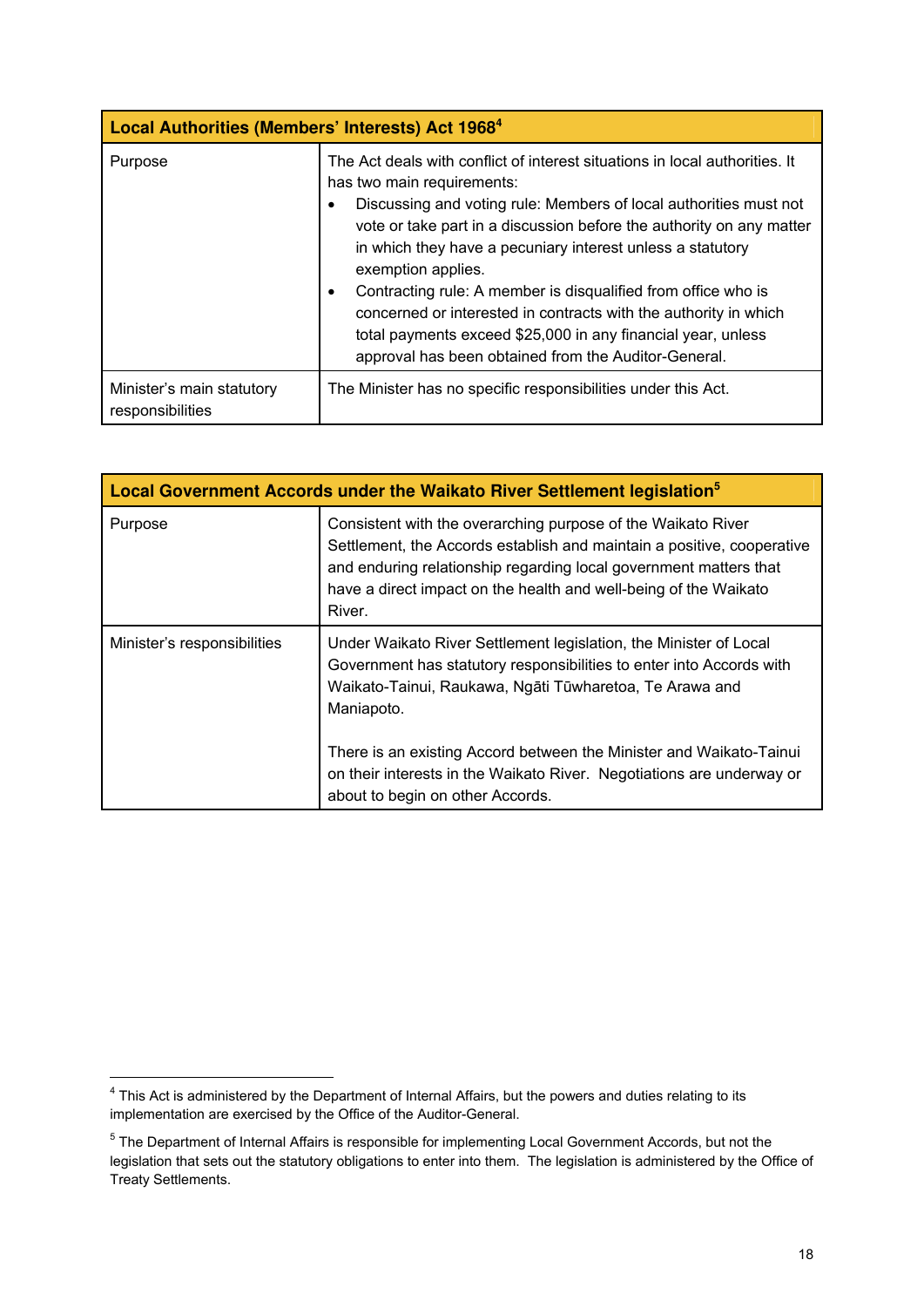### **Statutory bodies and stakeholders across the Local Government portfolio**

| <b>Statutory bodies</b>                                     |                                                                                                                                                                                                                                                                         |
|-------------------------------------------------------------|-------------------------------------------------------------------------------------------------------------------------------------------------------------------------------------------------------------------------------------------------------------------------|
| <b>Local Government</b><br>Commission<br>Current members:   | The Commission is an independent statutory body, whose powers and<br>functions are set out in the Local Government Act 2002. It consists of<br>three Commissioners, who are appointed by the Minister of Local<br>Government.                                           |
| Basil Morrison (Chair)<br><b>Grant Kirby</b><br>Anne Carter | The Commission's main role is to make decisions on the structure and<br>representation requirements of local government in New Zealand. It<br>can also report on matters relating to local government, and make<br>recommendations to the Minister of Local Government. |

| <b>Stakeholder organisations</b>                                               |                                                                                                                                                                                   |
|--------------------------------------------------------------------------------|-----------------------------------------------------------------------------------------------------------------------------------------------------------------------------------|
| <b>Local Government New</b><br>Zealand (LGNZ)                                  | LGNZ represents the local government sector, particularly elected<br>members. It promotes the national interests of local government, as<br>well as good local governance.        |
| President: Lawrence Yule                                                       |                                                                                                                                                                                   |
| (Mayor of Hastings)                                                            | LGNZ delivers a range of training workshops specifically designed for<br>elected members.                                                                                         |
| <b>Chief Executive: Vacant</b>                                                 |                                                                                                                                                                                   |
| <b>Society of Local</b><br><b>Government Managers</b><br>(SOLGM)               | SOLGM represents senior local government officers. It supports its<br>members through professional development and networking<br>opportunities, good practice, and advocacy work. |
| President: Clare Hadley<br>(Chief Executive of<br>Rangitikei District Council) | SOLGM delivers specially designed training programmes and courses<br>through its Opus Business School.                                                                            |
| <b>Chief Executive: Karen</b><br>Thomas                                        |                                                                                                                                                                                   |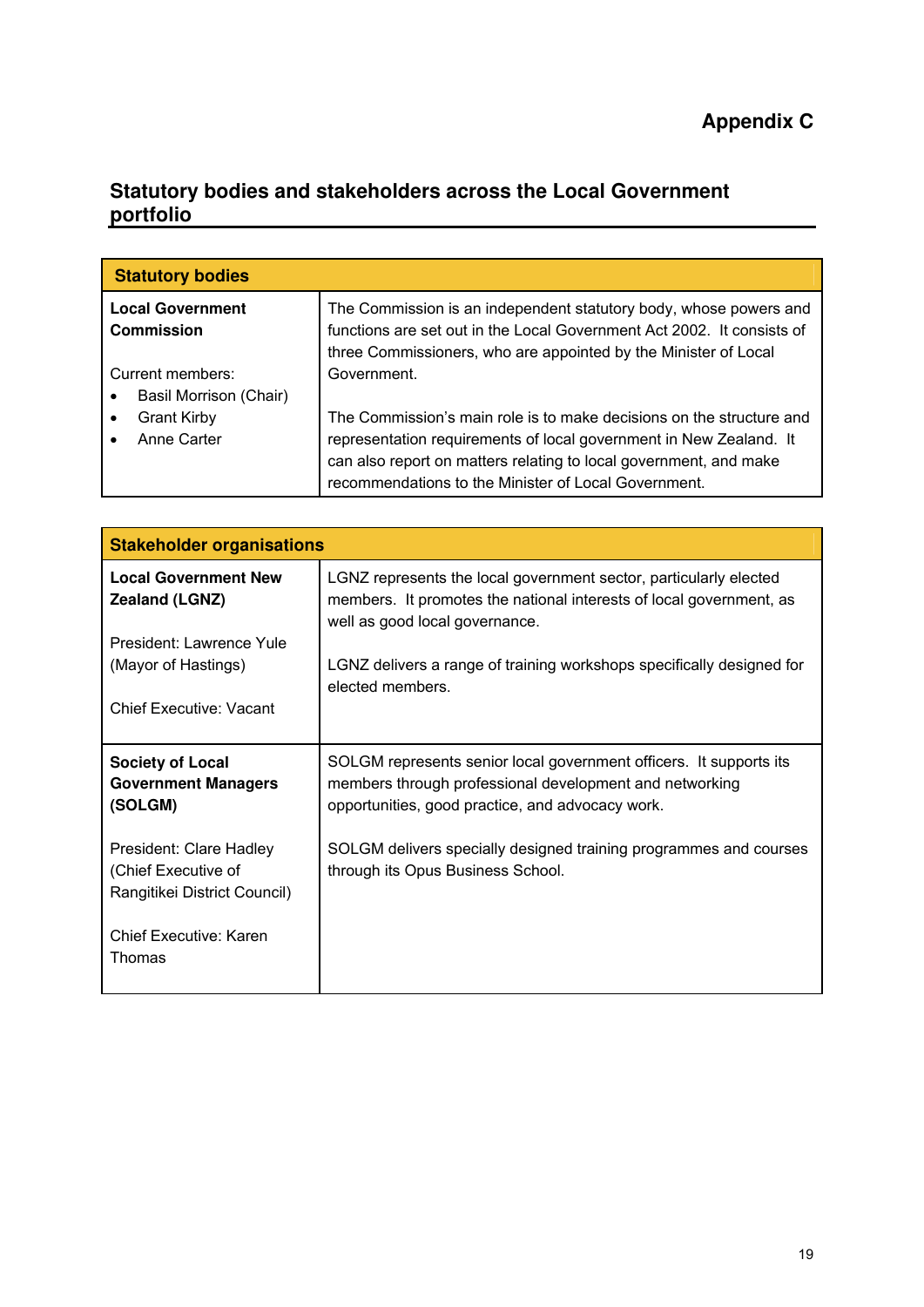| <b>Stakeholder organisations</b>                                                                                                                                                                                                                                                                      |  |
|-------------------------------------------------------------------------------------------------------------------------------------------------------------------------------------------------------------------------------------------------------------------------------------------------------|--|
| The Forum was formed in 1994 to promote efficiency in local<br>government and to contribute to debate about issues affecting it.                                                                                                                                                                      |  |
| Members are organisations with interests in local government,<br>including Business New Zealand, Electricity Networks' Association,<br>Federated Farmers of New Zealand, the New Zealand Business<br>Roundtable, the New Zealand Chambers of Commerce, and the New<br>Zealand Retailers' Association. |  |
|                                                                                                                                                                                                                                                                                                       |  |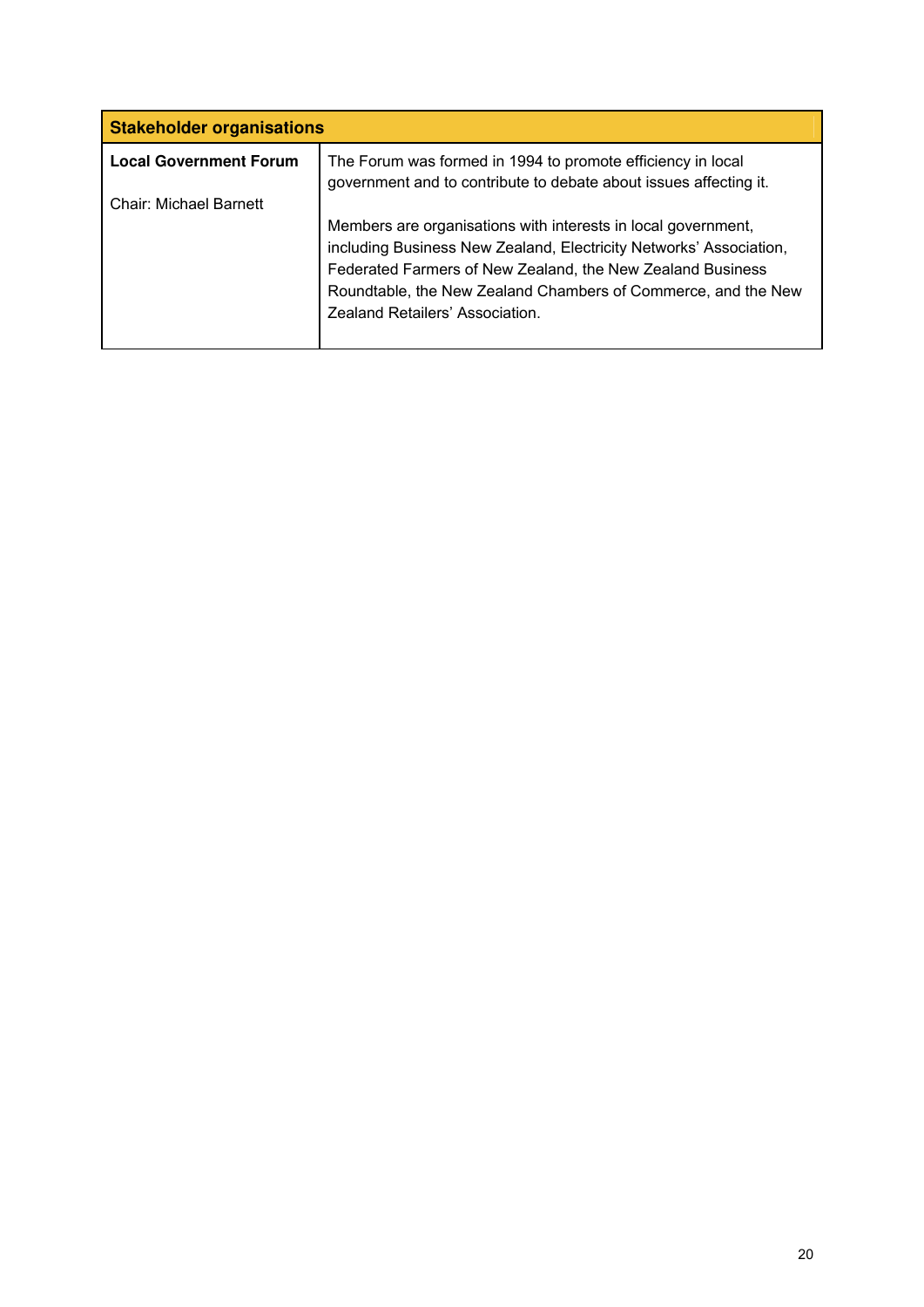## **Key contacts in the Department of Internal Affairs**

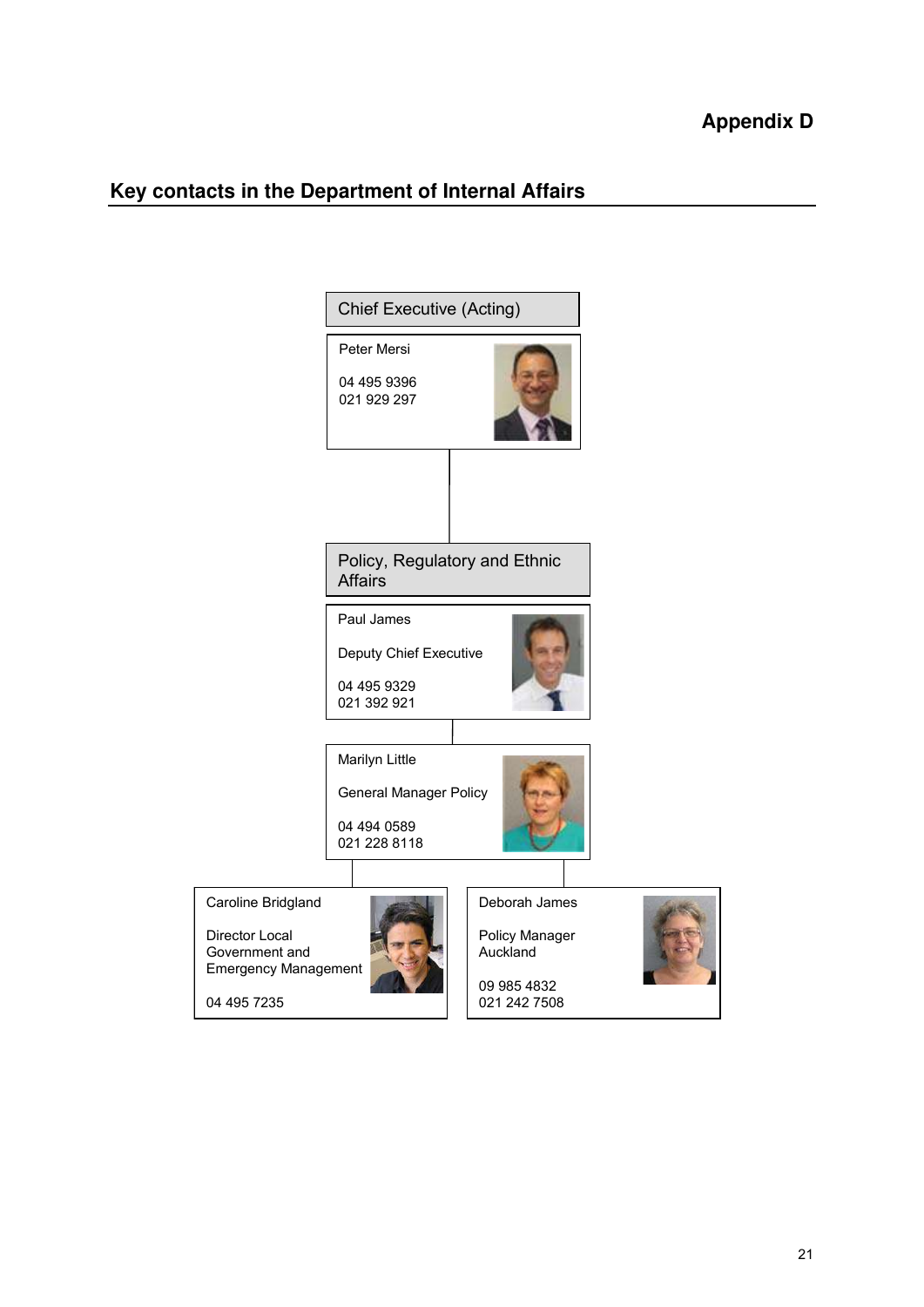## **Vote Local Government<sup>6</sup>**

| <b>Departmental appropriations</b> |                                                                                                                                                                                                                                                                                   |
|------------------------------------|-----------------------------------------------------------------------------------------------------------------------------------------------------------------------------------------------------------------------------------------------------------------------------------|
| \$5.228 million                    | For the provision of policy advice and other support services to the Minister<br>on local government issues                                                                                                                                                                       |
| \$3.558 million                    | For advisory and support services to the Local Government Commission,<br>providing information on local government, administering legislation and the<br>Rates Rebate Scheme, operational advice to the Minister, and providing<br>regulation and boating services for Lake Taupō |

| <b>Non-Departmental appropriations</b> |                                                                                                                        |  |  |
|----------------------------------------|------------------------------------------------------------------------------------------------------------------------|--|--|
| \$60 million                           | For assisting low-income residential ratepayers with rates rebates                                                     |  |  |
| \$4.550 million                        | Capital funding for a Local Government Debt Vehicle                                                                    |  |  |
| \$4,087 million                        | Contribution for the cost of Chatham Islands Council for meeting its statutory<br>responsibilities                     |  |  |
| \$1.797 million                        | For maintenance costs of Crown-owned assets at Lake Taupo                                                              |  |  |
| \$1.500 million                        | Grant for the use of Lake Taupo, based upon a 2007 agreement between the<br>Crown and the Tūwharetoa Māori Trust Board |  |  |
| \$1.012 million                        | For upgrading boating facilities at Lake Taupo                                                                         |  |  |

 6 Figures as at October 2011 Baseline Update.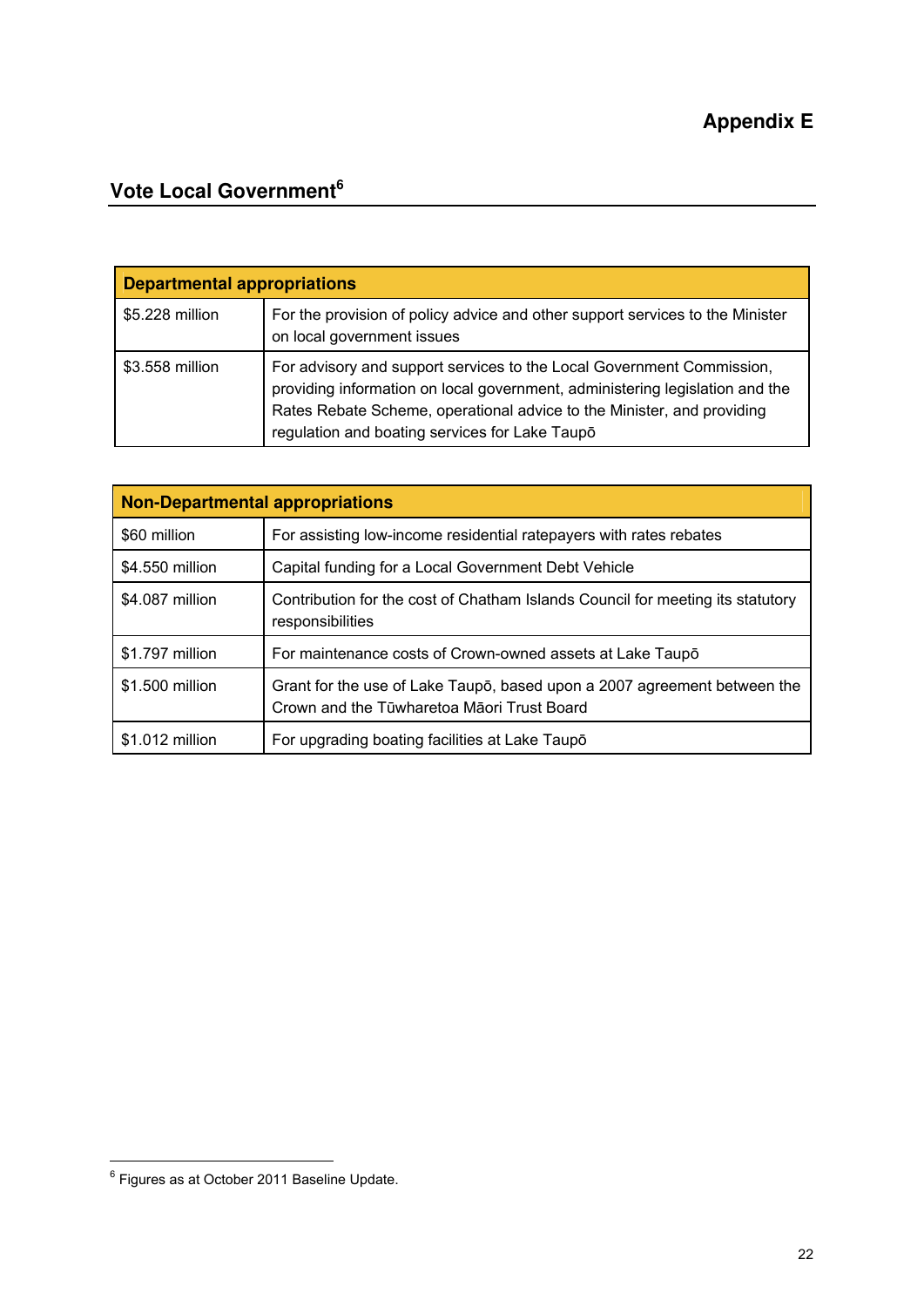*Source: Population from Statistics New Zealand*

## Map of local government in New Zealand



## **Appendix F**

|    | <b>Rural</b>                        |         |
|----|-------------------------------------|---------|
| 41 | <b>Buller District</b>              | 10,000  |
| 42 | <b>Carterton District</b>           | 7,540   |
| 43 | <b>Central Hawke's Bay District</b> | 13,500  |
| 44 | <b>Central Otago District</b>       | 18,200  |
| 45 | Chatham Islands Territory           | 640     |
| 46 | <b>Clutha District</b>              | 17,450  |
| 47 | <b>Gore District</b>                | 12,300  |
| 48 | <b>Grey District</b>                | 13,850  |
| 49 | Hauraki District                    | 18,650  |
| 50 | <b>Hurunui District</b>             | 11,100  |
| 51 | <b>Kaikoura District</b>            | 3,800   |
| 52 | <b>Kaipara District</b>             | 18,950  |
| 53 | <b>Kawerau District</b>             | 6,990   |
| 54 | <b>Mackenzie District</b>           | 4,010   |
| 55 | <b>Opotiki District</b>             | 9,000   |
| 56 | Otorohanga District                 | 9,290   |
| 57 | Rangitikei District                 | 14,850  |
| 58 | <b>Ruapehu District</b>             | 13,550  |
| 59 | South Waikato District              | 22,900  |
| 60 | South Wairarapa District            | 9,340   |
| 61 | <b>Stratford District</b>           | 9,160   |
| 62 | <b>Tararua District</b>             | 17,750  |
| 63 | <b>Waimate District</b>             | 7,550   |
| 64 | <b>Wairoa District</b>              | 8,440   |
| 65 | <b>Waitaki District</b>             | 20,800  |
| 66 | <b>Waitomo District</b>             | 9,640   |
| 67 | <b>Westland District</b>            | 8,880   |
|    | <b>Regional</b>                     |         |
| 68 | <b>Bay of Plenty Region</b>         | 275,100 |
| 69 | <b>Canterbury Region</b>            | 565,700 |
| 70 | Hawke's Bay Region                  | 154,800 |
| 71 | Manawatu-Wanganui Region            | 231,500 |
| 72 | Northland Region                    | 157,400 |
| 73 | Otago Region                        | 207,400 |
| 74 | <b>Southland Region</b>             | 94,200  |
| 75 | <b>Taranaki Region</b>              | 109,100 |
| 76 | <b>Waikato Region</b>               | 409,300 |
| 77 | <b>Wellington Region</b>            | 483,300 |
| 78 | <b>West Coast Region</b>            | 32,700  |